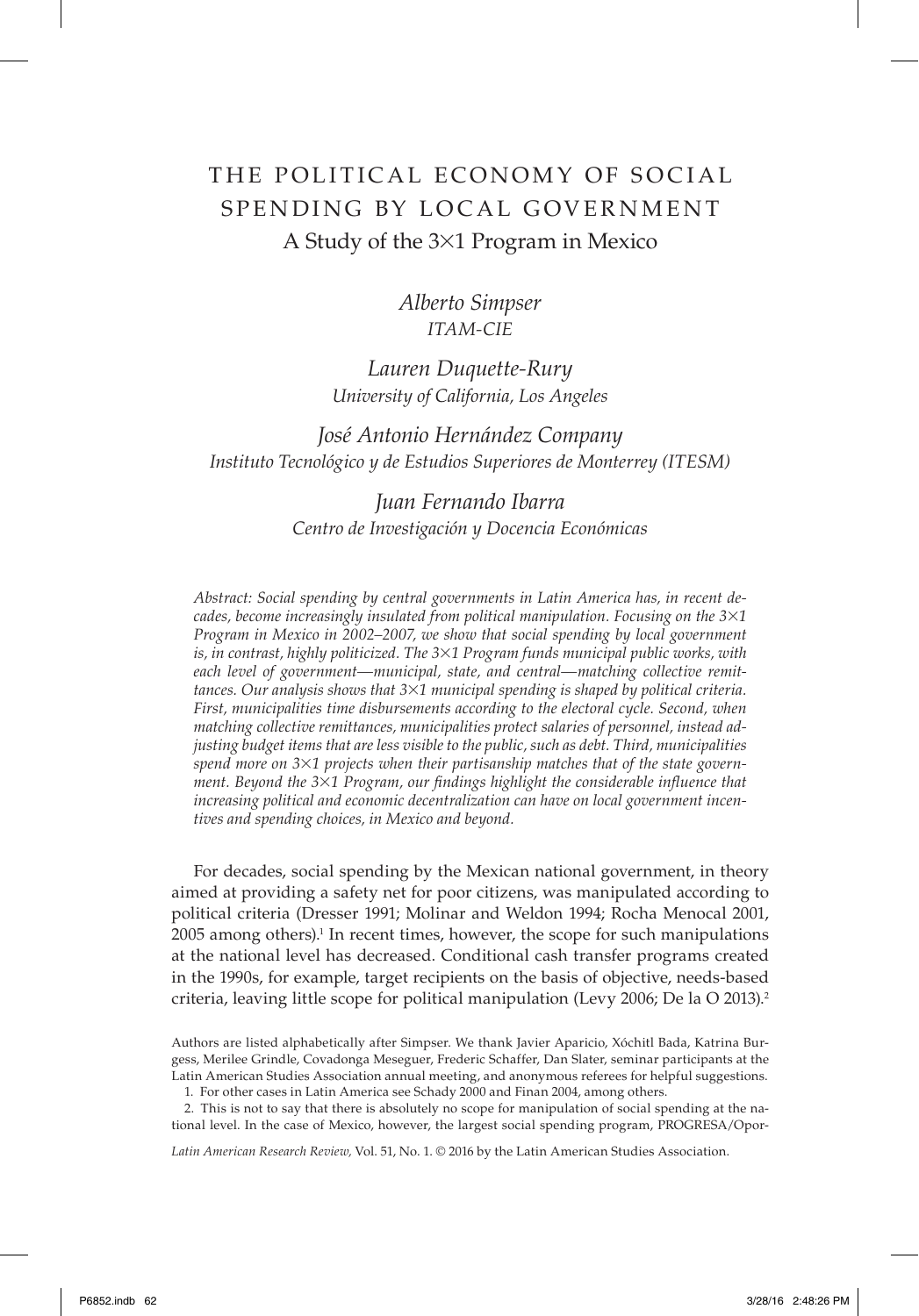At the same time, the twin processes of political decentralization (Falleti 2005) and increased electoral competition since the 1980s have magnified both the motivation and the possibilities for local governments to politicize social spending under their control (Cornelius 1999). Ironically, some of the same forces that have rendered central governments leaner and more accountable have also increased the budgets and the independence of municipal governments, albeit without concomitant increases in local accountability.

This article studies local (i.e., municipal) government spending patterns in Mexico in the context of the  $3\times1$  Program. We find clear evidence that local political and electoral pressures importantly shape such spending. Specifically, our analysis shows that the composition, timing, and magnitude of municipal government spending associated with the  $3\times1$  Program bear the fingerprints of locallevel electoral imperatives.

We focus on the  $3\times1$  Program for the following reasons. First, municipal government plays a key role in its implementation.3 Relatedly, it is the largest social spending program in Mexico that directly involves the local level of government. Furthermore, participation in the program varies over time and across municipalities, and we have information about municipal budgets both before and after  $3\times1$ Program projects are undertaken, thus we are able to observe how municipalities adjust their spending decisions. The 3×1 Program, therefore, provides a unique window into the logic of local government spending.<sup>4</sup>

The official goals of the  $3\times1$  Program are multifaceted, and they include the reduction of poverty, the promotion of development by amplifying the impact of collective remittances, and the strengthening of linkages between Mexican migrants and their communities of origin.<sup>5</sup> Broadly speaking, the 3×1 Program involves matching, three to one, monetary remittances sent by migrant hometown associations (HTAs)—voluntary civic associations whose membership consists of Mexican-born migrants, usually from the same community or municipality in Mexico, that raise funds in the United States to support community projects in their places of origin. The collective remittances finance specific local public goods selected by the HTA, municipalities, and citizen beneficiaries in recipient communities. These are typically small-scale public goods projects including

tunidades, was designed to be manipulation-proof (Levy 2006; but see Rocha-Menocal 2001), and participation of higher levels of government in manipulation of the 3x1 Program, which we study here, appears to follow the lead of local government.

<sup>3.</sup> In contrast, the targeting and outlays of Oportunidades are administered by the central government, with no discretionary role for municipalities. The Seguro Popular, another large social spending program focused on health, is administered by the national and state levels of government. These programs, therefore, are not suitable for understanding political incentives at the local (municipal) level. (The regulations governing the Seguro Popular permit state governments to delegate part of the operation of health programs to municipalities through "coordination agreements," but this is entirely at the discretion of the state governments).

<sup>4.</sup> Additionally, of course, the 3x1 Program is of interest in its own right, and equivalent programs exist in other countries, as discussed further below.

<sup>5.</sup> By *collective remittances* we refer to the contribution of migrant associations abroad to the program. Collective remittances are distinct from family (or household) remittances in that the latter refer to private transfers between households, while the former denote pooled resources from a group of migrants sent to their hometowns.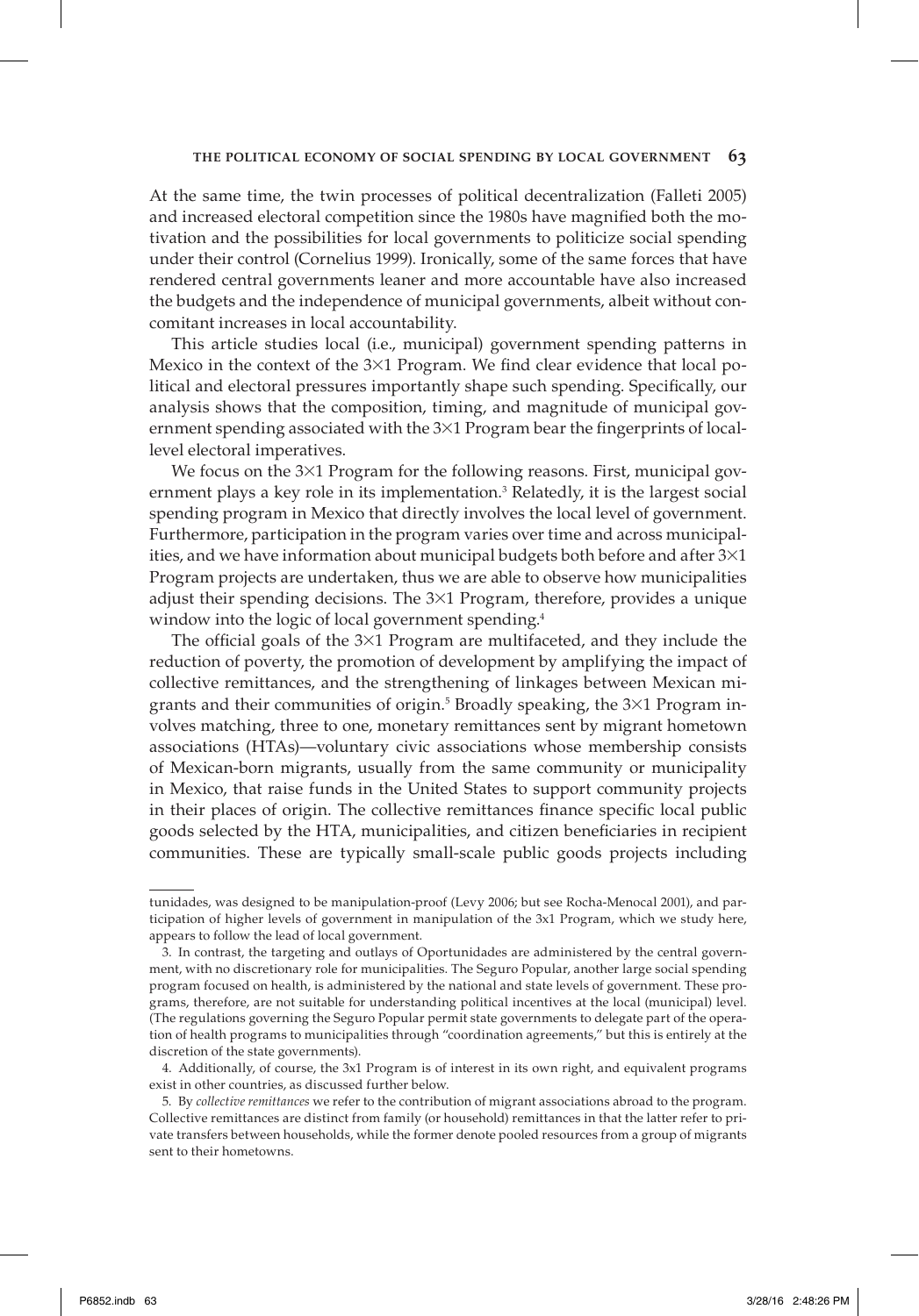paving roads, extending the electricity grid, or expanding a water main.<sup>6</sup> In terms of the absolute magnitudes involved, the  $3\times1$  Program is much smaller than national-level social spending programs Oportunidades and Seguro Popular. From the viewpoint of many municipal governments, however, 3×1 projects are of great consequence, and the monies associated with these often constitute a substantial proportion of municipal spending. For example, we estimate that between 2002 and 2007, municipal expenditures on 3×1 were equivalent to at least 20 percent of total public works spending in about 30 percent of participating municipalities. By the end of the period we study, close to one-third of Mexico's municipalities had participated in the program at least once.

Our statistical analysis explores the relationship of  $3\times1$  project monies to municipal spending patterns in different budget categories. We also investigate whether this relationship varies with the electoral cycle, and with copartisanship in the municipal and the state governments. Our data contain yearly information at the municipality level for the 3×1 Program from its inception in 2002, municipal spending accounts from 1995, and electoral data covering all Mexican municipalities from 1995 until 2007. Our analyses rely on over-time variation within municipalities, based on panel regressions with municipality fixed effects. We also conducted original fieldwork and interviews with local government officials,  $3\times1$  Program officers, and other individuals involved with the program.<sup>7</sup>

Our results suggest that municipal spending choices are significantly shaped by political/electoral criteria. We find that, when allocating infrastructure spending to match 3×1 Program projects, municipal governments protect politically sensitive budget items. Specifically, personnel salaries remain unchanged but debt service goes down. Such behavior is consistent with the imperatives of electoral competition: debt is presumably less visible to the public than government employment and salaries. Often, the mismanagement of government finances becomes known to the public only after a new administration (generally from a different political party) takes office and exposes it.<sup>8</sup> Government employees, in contrast, are often political allies or clients.<sup>9</sup>

Consistent with this, our results also show that municipalities carefully time their infrastructure spending associated with  $3\times1$  projects to match the electoral cycle. We find that such spending is substantially concentrated toward the end of the electoral cycle. Importantly, we are able to rule out the possibility that the cyclicality might be mostly due to learning by the party in municipal office over the course of its term: the cycles are present even when the party in office does not change.

9. See Merino (2006) on this point. On local-level patronage in Mexico see Villareal (2002) and Kyle and Yaworsky (2008), among others.

<sup>6.</sup> We use the terms *public works* and *infrastructure* interchangeably throughout the article.

<sup>7.</sup> The focus of this article is on quantitative results, but we cite select findings from our fieldwork and interviews.

<sup>8.</sup> A recent scandal in the Mexican state of Tabasco illustrates this principle. PRI-affiliated governor Andrés Granier (2007-2012) is accused of having grossly mismanaged governmental finances and hid these abuses from the public. Granier's maladministration has recently been revealed by the new governor, PRD-affiliated Arturo Núñez. Governmental debt for the state of Tabasco allegedly has reached close to US\$2 billion (23,000 million pesos) (Xicoténcatl 2013). Prior to becoming governor, Mr. Granier had served as mayor in the municipality of Centro, Tabasco.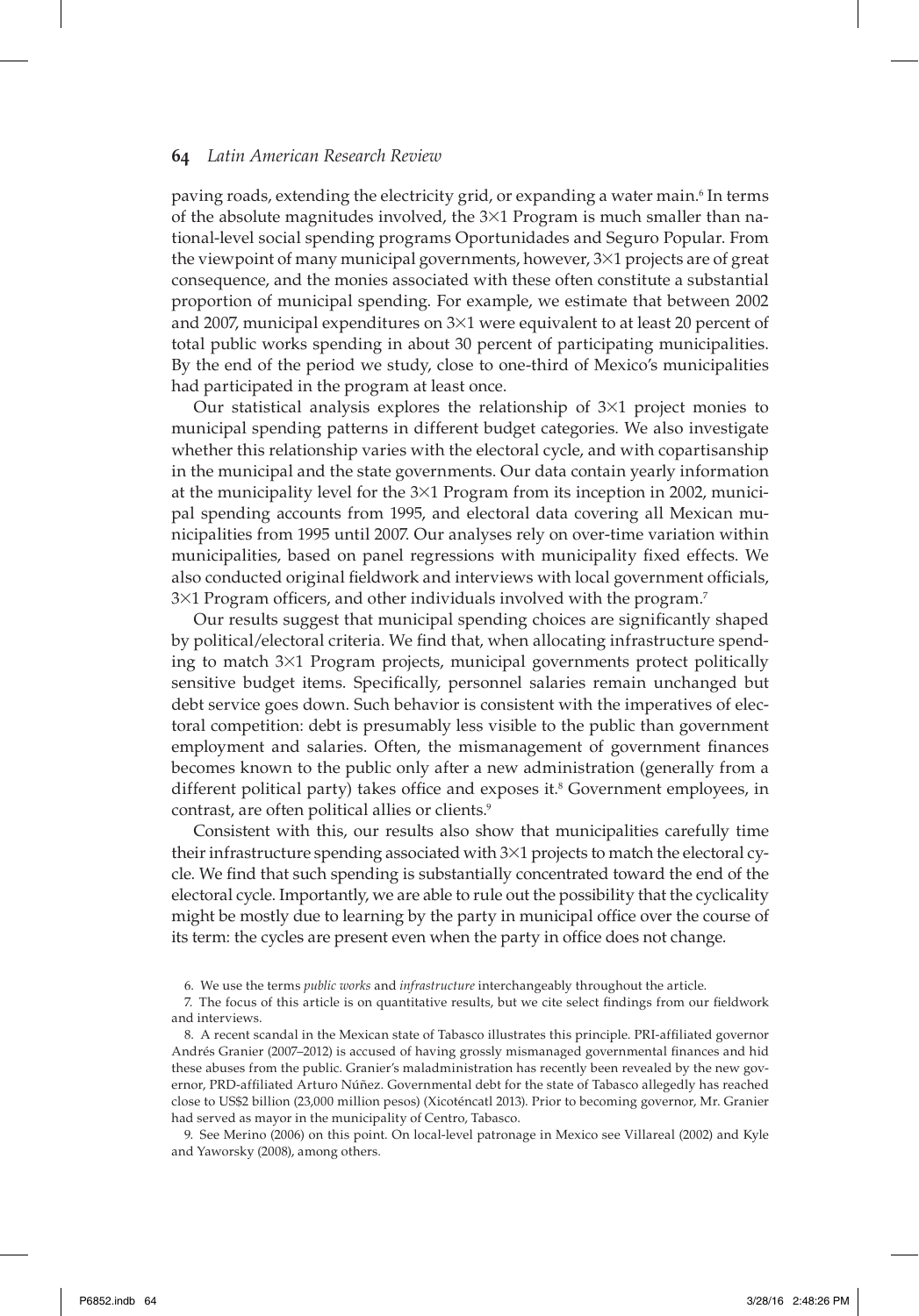Third, we find that municipalities ruled by the same party that governs the state appear to be advantaged in their ability to match 3×1 collective remittances. When the partisan identity coincides, municipalities match  $3\times1$  remittances with infrastructure spending approximately one to one. In contrast, when the partisan identity at the two levels of government differs, municipalities only increase their infrastructure spending by about two-thirds of a peso for each peso of  $3\times1$ projects. This finding documents the ability of municipalities to benefit from copartisanship at the state level.10

Our analysis contributes to the debate on the political manipulation of social spending. Specifically, it draws attention to the possibility that, even where national-level politics has become more transparent and subject to citizen control, accountability at subnational—and in particular, local—levels of government still varies greatly (Gibson 2013, Snyder 2001), with consequences for patterns of spending. More generally, our study contributes to the literature on distributive politics. The study of distributive politics (e.g. Dixit and Londregan 1996; Grossman and Helpman 1996) has largely viewed decisions about how to allocate resources as stemming from the political motives of politicians at the national (or state) levels of government, implicitly or explicitly assuming that local governments passively comply with the choices of their higher-ups. Our analysis suggests that this approach ignores the powerful political incentives that local incumbents face in the wake of decentralization reforms that shift the locus of decision making to lower tiers of government.<sup>11</sup>

The lessons that emerge from our analysis should be of relevance beyond the Mexican case. Two global trends have gathered momentum since the 1980s. First, many countries have implemented reforms to decentralize fiscal, administrative, and political responsibility to lower levels of government (Oxhorn 2004; Bardhan and Mookherjee 2006; O'Neill 2005).<sup>12</sup> This trend stems from a variety of factors, including economic crises, the rigors of fiscal adjustment, and international pressures for democratization. In Latin America alone, subnational levels of government became responsible for almost 30 percent of revenue and expenditures by 2000 (Falleti 2005). The political and fiscal devolution of power to subnational levels of government has had a decisive influence on the role of local government in the implementation of nationwide social policies: local governments are now key players in the administration and implementation of many redistributive spending programs.13

Second, the political manipulation of social spending programs by national governments has come, in recent times, under considerable political and budgetary pressures (Hall 2006; Levy 2006; Tucker 2010; De la O 2013). As a result, many governments have rationalized the allocation of social spending, replacing

<sup>10.</sup> See also Aparicio and Meseguer (2012) and Duquette (2011).

<sup>11.</sup> An interesting contrast to the phenomenon we describe is the assertion of national government control over local governments in the 1930s in the United States, aimed at reducing corruption in social spending (see Wallis, Fishback, and Cantor 2006).

<sup>12.</sup> This is true for both federal and nonfederal systems.

<sup>13.</sup> See Alderman (2002) for the case of Albania; Galasso and Ravallion (2005) for Bangladesh; and Hall (2006) for Brazil.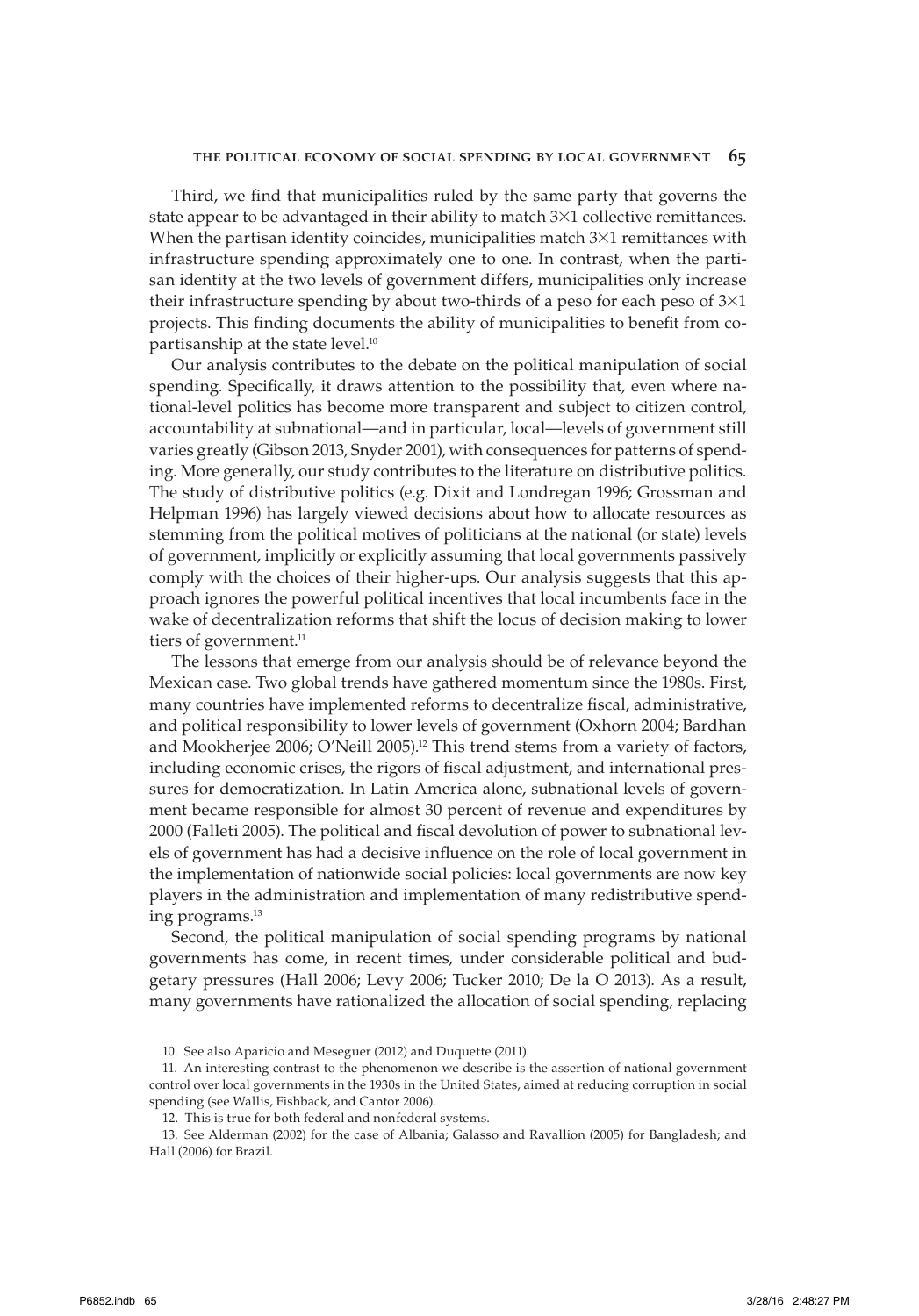political criteria with transparent, needs-based formulas. At the same time, needsbased targeting has allowed governments to trim social spending budgets under the banner of efficiency and fairness, often under pressure from international financial institutions. Conditional cash transfer programs, for example, whereby governments regularly provide cash to carefully—and transparently—targeted poor citizens so long as they participate in various health and education-related activities, have been adopted in a large number of countries.14

The net result of these two trends of decentralization—electoral and budgetary—and of rationalization is that, just as the space for partisan manipulation of redistributive spending has diminished at higher levels of government, it has increased at the local level. As the stakes of local office have increased, so have the incentives of local-level politicians to use the resources at their disposal for electoral gain. At the same time, municipalities generally face different sets of institutional constraints than do state or national governments. The literature has yet to directly engage these issues and their implications for distributive spending, on both theoretical and empirical levels.<sup>15</sup>

Less directly, our findings also contribute to the literature on political budget cycles. We document the presence of such cycles at the local level of government, something that only a handful of other studies have done (Mouriuen 1989; Veiga and Veiga 2007). In contrast with recent work, which has questioned whether budget cycles could be driven by electoral goals (e.g. Brender and Drazen 2008), our evidence suggests that at least some kinds of cyclical spending are in fact electorally motivated.

Finally, our findings add to the growing scholarly literature on the  $3\times1$  Program. Our findings are complementary to Aparicio and Meseguer (2012) and Meseguer and Aparicio (2012), who study the determinants of participation in the  $3\times1$ Program in 2002–2007. They find that municipal strongholds of the PAN (Partido Acción Nacional)—the party that controlled the national government at the time of their study—are substantially more likely to participate in the program. Our dependent variable differs from theirs (they focus on program participation and we focus on municipal spending patterns), but our results are broadly consistent: our finding that shared partisanship at the municipal and state levels influences municipal spending on  $3\times1$  projects jives well with their claim that partisan motives drive municipal participation in the program.<sup>16</sup>

14. For a discussion of conditional cash transfer programs see Rawlings and Rubio (2005), Handa and Davis (2006), and Farrington and Slater (2006); for general discussions of targeted antipoverty programs see Ravallion (2003) and Pritchett (2005).

16. Further afield, Adida and Girod (2011), Duquette-Rury (2014), and Meseguer and Aparicio (2012) study the effects of the 3x1 Program on the provision of public goods. Burgess (2012) studies the determinants of migrant participation in public-private partnerships with local governments, while Duquette (2011) investigates the political consequences of these transnational partnerships for local democratic governance.

<sup>15.</sup> Decentralization in theory can have simultaneous and opposing effects on governance: it could increase electoral accountability, but it also raises the stakes of holding office. Our results suggest that, at least in the case we study, the incentives created by the latter effect overwhelm those created by the former.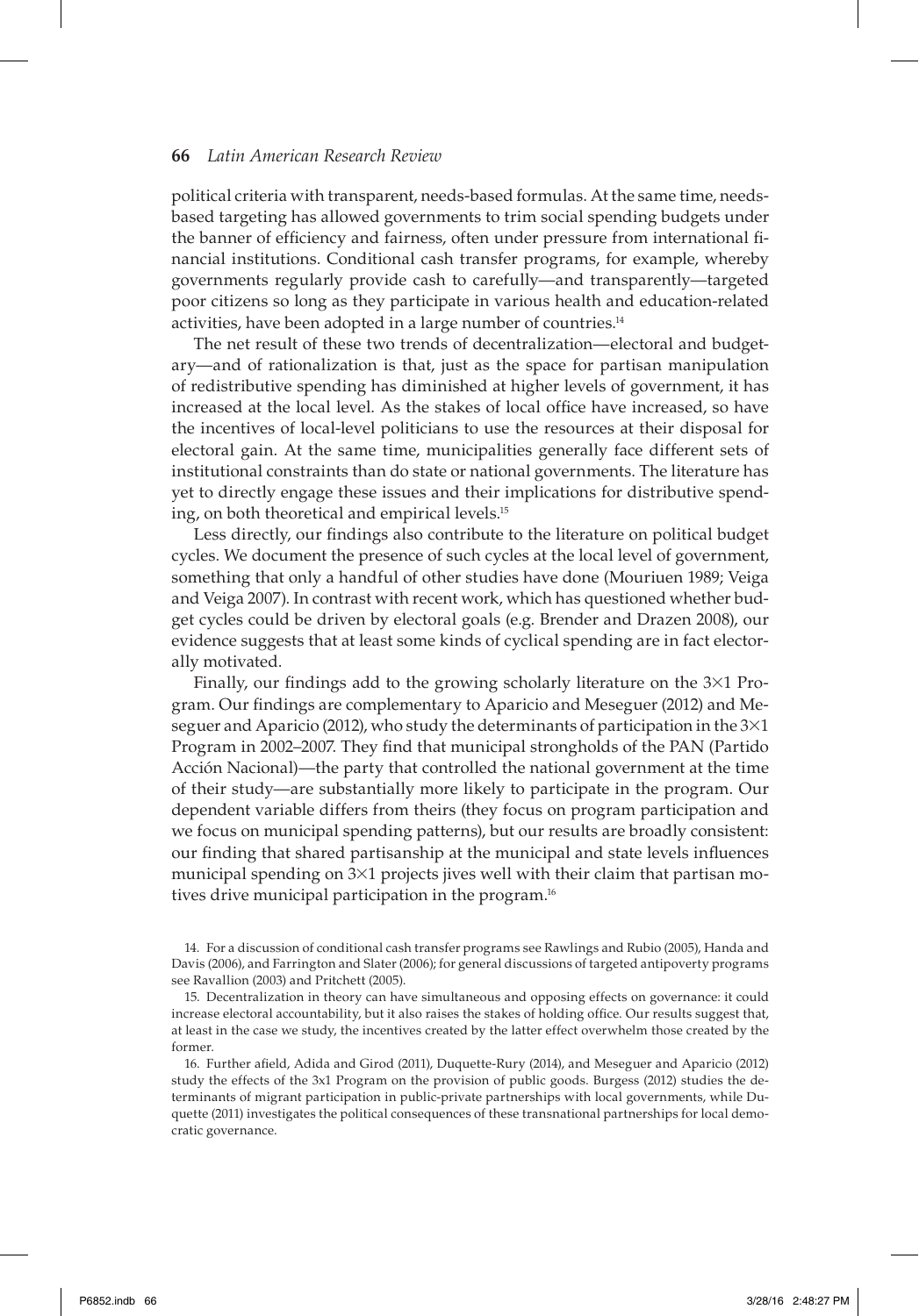Programs with some similarities to Mexico's 3×1 Program exist in many countries. Colombia, Burkina Faso, Morocco, Senegal, and Mali, for example, cofinance projects with migrant groups, provide staff and other administrative support for public buildings and projects financed by HTAs, or support community projects with construction materials in collaboration with migrant clubs at the local, state, and national levels. Moreover, host countries including France and the Netherlands are engaged in codevelopment with migrant clubs from Mali, Senegal, and Ghana (see Gammage 2006; Portes, Escobar, and Radford 2007; Beauchemin and Schoumaker 2009; Galatowitsch 2009; Iskander 2010; and Panizzon 2011). More generally, given the sheer volume and importance of remittances to Latin American and Caribbean countries (US\$56.9 billion), developing countries (\$307 billion), and countries worldwide (\$414 billion), there is surprisingly little research on social spending programs like the 3×1 Program (World Bank 2011).

#### **BACKGROUND**

The 3×1 Program for Migrants, generally known as the 3×1 Program, is a mechanism through which each level of the Mexican government—local, state, and national—matches collective remittance funds sent by HTAs in the United States to their hometowns in Mexico. Between 2002 and 2007, the program funded a total of 7,855 projects in three main areas: social aid, public infrastructure, and productive projects. The vast majority of the projects funded small public works investments.

The  $3\times1$  Program's core objective, as defined by the national level of government, is the development of social infrastructure and productive projects in communities with high poverty and migration rates (SEDESOL 2008a, 2). Project selection begins in committees (Comités de Validación y Atención a Migrantes, or COVAM) composed of representatives from each of the parties contributing to the project, including the various levels of government and the migrant associations.<sup>17</sup> Infrastructure projects are generally financed in equal parts by the national, state, and municipal governments and the migrant association.<sup>18</sup> Officially, the program has a variety of objectives, including poverty alleviation and the promotion of relationships between migrants and their communities of origin.

The 3×1 Program has its antecedent in the state of Zacatecas, where the Pro-

<sup>17.</sup> Additional aspects of project validation involve the federal government (specifically SEDESOL) and state governments (Rules of Operation for the 3x1 Program from March 5, 2003, as well as the modifications to such rules dated June 17, 2004, February 18, 2005, and January 6, 2006, all published in the *Diario Ofi cial de la Federación*).

<sup>18.</sup> The 3x1 Program rules (SEDESOL 2008a) specify that the state and municipal levels of governments share 50 percent of the cost, but do not specify the breakdown. Most authors, however, specify that each level of government contributes an equal part (see, for example, Aparicio and Meseguer 2012, García Zamora 2005, and Khoudour-Castéras 2007). Also, the rules specify an upper limit to the national government's contribution of eight hundred thousand pesos and specify that, if required, the national government can finance up to 50 percent of a project's total cost (SEDESOL 2008a).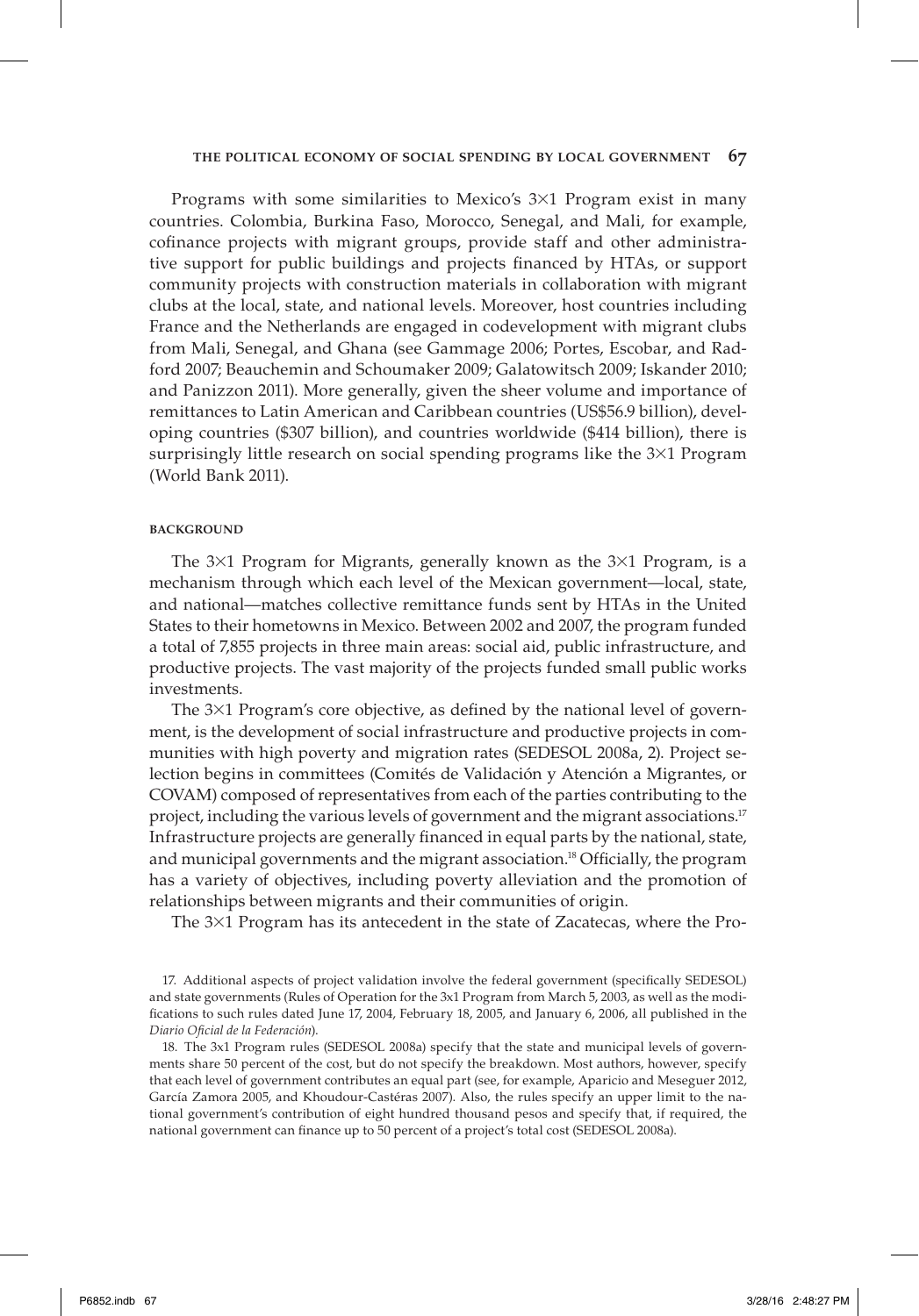| 2002  | 2003  | 2004  | 2005  | 2006  | 2007  |
|-------|-------|-------|-------|-------|-------|
| 942   | 899   | 1,436 | 1,691 | 1,274 | 1,613 |
| 20    | 18    | 23    | 26    | 26    | 27    |
| 247   | 257   | 383   | 425   | 417   | 443   |
|       |       |       |       |       |       |
| 20    | 200   | 527   | 815   | 723   | 857   |
|       |       |       |       |       |       |
| 113.7 | 99.9  | 175.9 | 232.1 | 192   | 257.7 |
|       |       |       |       |       |       |
| 266.5 | 277.7 | 461.8 | 619.7 | 556.9 | 690.8 |
|       |       |       |       |       |       |

*Table 1 Evolution of the 3*×*1 Program over time*

*Source:* SEDESOL 2008b.

*Notes:* "National funds" refers to total cash contributions of the national level of government to the 3×1 Program. "State, municipal, and migrant funds" refers to the sum of cash contributions to the 3×1 Program from the state and municipal levels of government and migrant cash transfers.

gram for Absent Zacatecans was launched in 1986, under the auspices of the state governor Genaro Borrego. This program required the state government to match every peso the Federation of Zacatecan Clubs (a union of Zacatecan hometown associations) invested in local projects. Between 1986 and 1992 this program produced only twenty-eight projects; however, it became the model for similar programs in other states such as Guerrero, Guanajuato, and Jalisco, and it encouraged hometown associations from these states to embark on similar projects (Burgess 2005; García Zamora 2007). Table 1 describes the subsequent evolution of the  $3 \times 1$  Program as it expanded nationally.

#### *Municipal Government in Mexico*

Municipalities are the lowest level of government in Mexico, below the national and state levels. Municipal attributions and responsibilities are similar throughout the country and consist mainly of the provision of public goods such as sewerage, drinking water, roads, recreational parks, zoning, and garbage collection.<sup>19</sup> The taxing authority of municipalities is limited to a property tax and the collection of fees, but revenues are supplemented by national and state transfers, which on average account for 60 percent of municipalities' available resources.<sup>20</sup>

In recent years local governments have benefited from a broad process of fiscal decentralization initiated by the Mexican government at the beginning of the 1980s. This process started with the devolution of legal authority to municipalities to collect property taxes in the early 1980s, and has continued with a substantial increase in the amount of resources transferred from the national government

<sup>19.</sup> The constitution guarantees a minimum degree of autonomy to all municipalities through the explicit assignment of authority over these issues.

<sup>20.</sup> Authors' calculations based on information from National Bureau of Statistics and Geography (INEGI).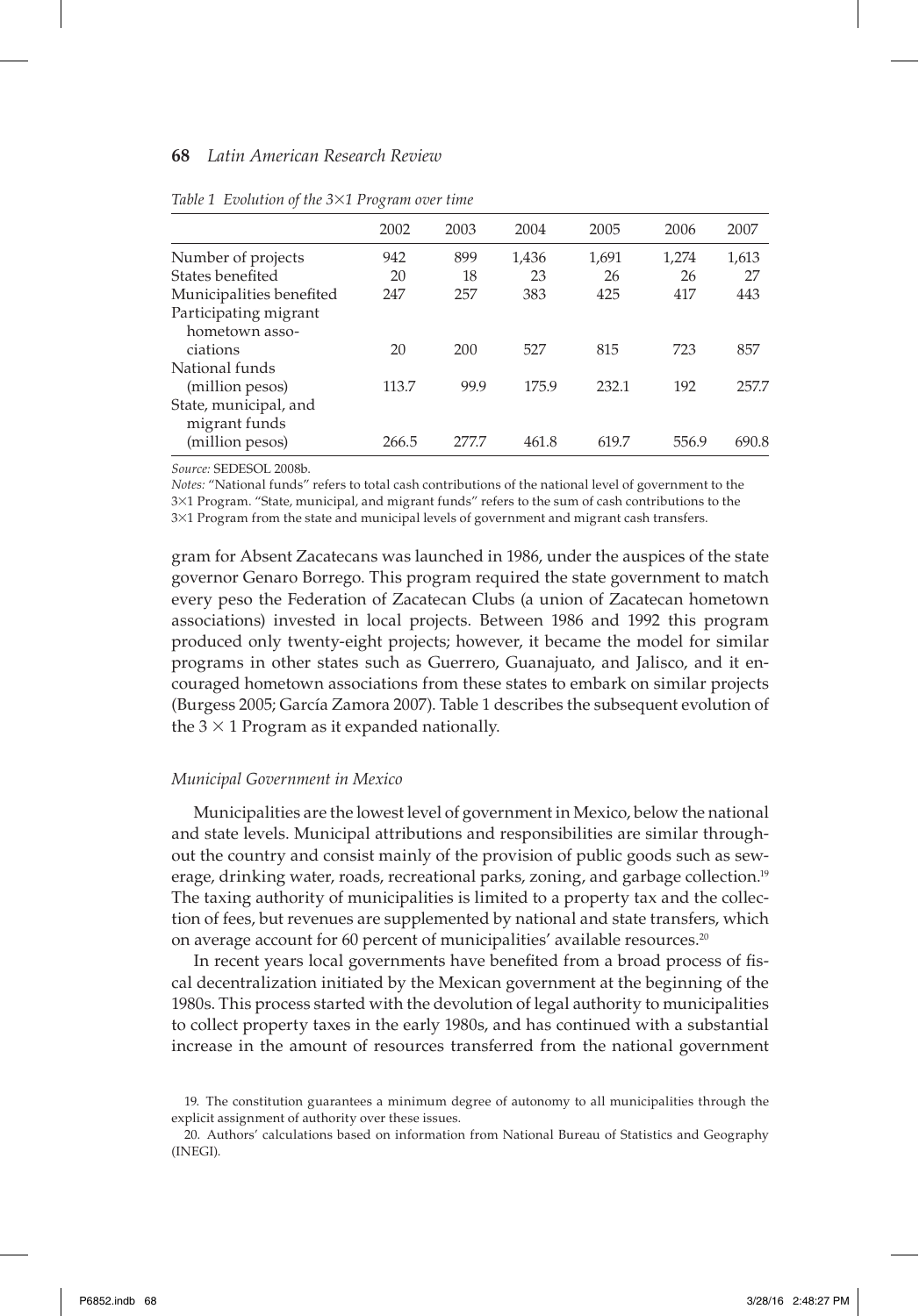to states and municipalities after  $1996.<sup>21</sup>$  Enhanced fiscal authority together with higher transfers has led to a dramatic increase in the amount of resources administered by municipal governments in Mexico: between 1989 and 2004 their revenues increased at an average rate of 8.93 percent annually, and they are now responsible for around 7.5 percent of total public expenditures in the country.<sup>22</sup> Parallel to the process of fiscal expansion, and embedded within the larger process of democratization at the national level, Mexican municipalities have also witnessed in the last twenty years an upsurge of electoral competition and political participation. The average margin of victory in municipal elections, for example, declined from 59 percent in 1988 to 10.9 percent in 2004.<sup>23</sup> These figures highlight the increasing importance of local government and local electoral politics in the Mexican context.

## **THE POLITICAL ECONOMY OF 3**×**1 PROGRAM SPENDING: EMPIRICAL ANALYSIS**

## *Hypotheses*

What do municipal spending patterns say about the goals of municipal governments? Do such patterns reveal a political-electoral logic at work? As a window into these questions, we study how municipalities adjust their spending when they participate in the 3×1 Program.

Social spending tends to be popular, and projects in the 3×1 Program are no exception. They are often highly visible because they involve the community and they finance public goods, and therefore they provide opportunities for mayors and their parties to claim credit for these projects (Rocha Menocal 2007).24 Nevertheless, as with any social program, opportunities exist to manipulate spending to further enhance political gain. We look for evidence of such manipulation.

We look for politicization along three dimensions. First, we ask how municipalities adjust different items in their budgets when they contribute their matching portion to 3×1 projects: are politically sensitive budget categories, and in particular personnel salaries, protected? Next, we explore the timing of 3×1 related expenditures: do expenditures vary in predictable ways with the electoral cycle? Many have argued that government actions in temporal proximity to elections have relatively greater weight in the minds of voters (Zaller 1992; Lodge, Steenbergen, and Brau 1995). Finally, we investigate whether municipal governments can boost their 3×1 spending through their relationship with state government in ways that reflect a partisan bias.

23. Authors' calculations.

<sup>21.</sup> For a thorough description of this process see Rodríguez (1997).

<sup>22.</sup> These figures were calculated with information from INEGI (http://dgcnesyp.inegi.gob.mx), as of 2010.

<sup>24.</sup> Social spending is popular even when implemented according to strictly programmatic criteria. De la O (2013), for example, shows that there are long-lasting popularity dividends for the party that first enacted conditional cash transfer programs in Mexico (the PRI), despite the fact that such programs were implemented according to normatively sound technical criteria, not according to clientelistic considerations.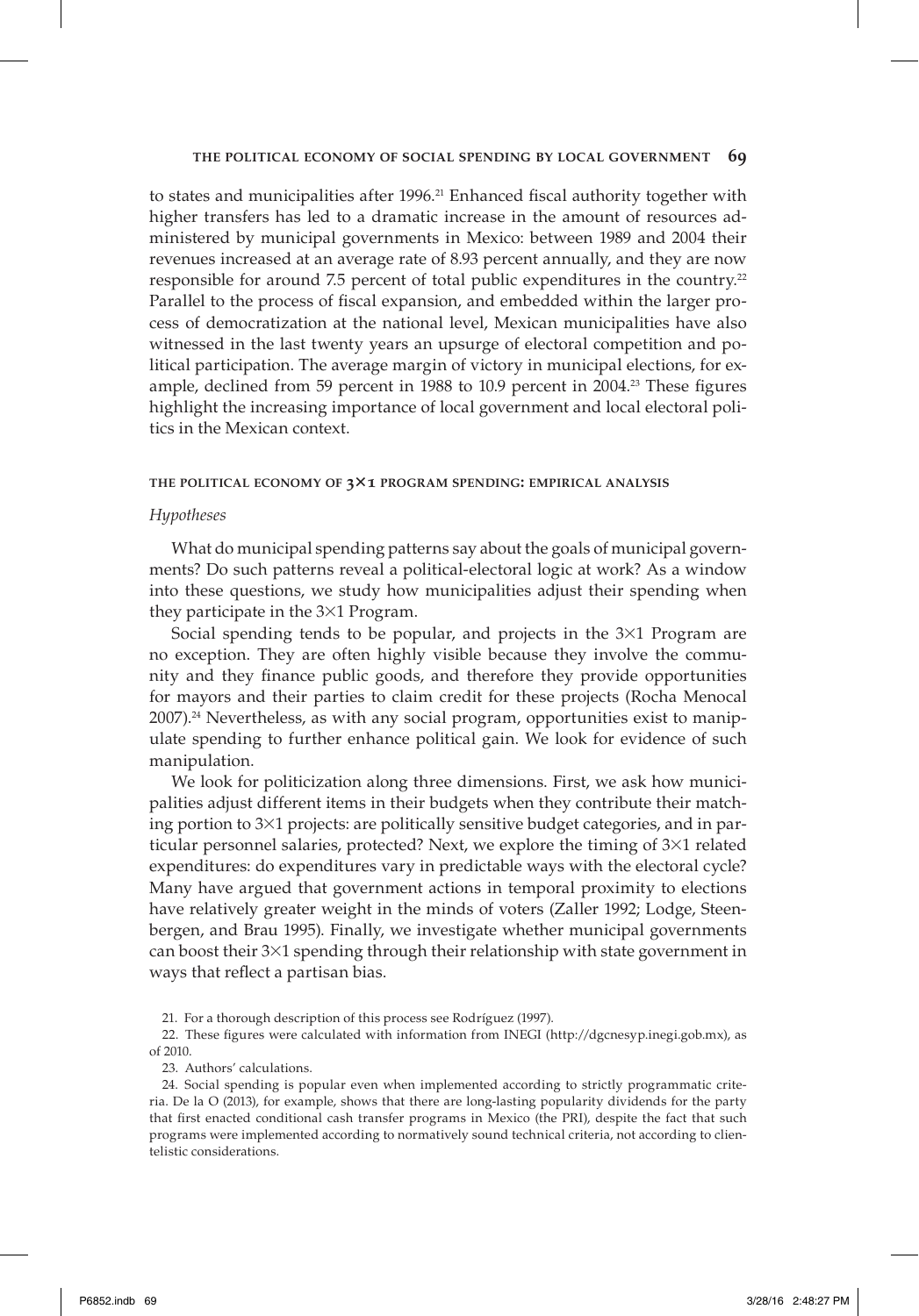## *Data and Model*

Our data set contains information about municipal expenditures, 3×1 Program investments, electoral results, and various demographic indicators. The data cover all municipalities in Mexico in the years 1995–2007, and the unit of analysis is the municipality year. Mexico's government has a federal structure, with thirty-two states and 2,458 municipalities as of 2007.<sup>25</sup> Sociodemographic data as well as municipal budget information come from INEGI (the Mexican analogue of the US Census Bureau), 3×1 data are from the Ministry of Social Development, and electoral results come from the Municipal Elections Database compiled by the Centro de Investigación y Docencia Económicas (CIDE) as well as from the Centro de Investigación Para el Desarrollo, A.C. (CIDAC), a prominent Mexican think tank. We completed the electoral data series by hand.<sup>26</sup>

We estimate the following model:

 $k_{i,t} = \alpha + \beta z_{i,t} + \gamma B_{i,t} + \delta s_{i,t} + \mu_t + \theta_i + \varepsilon_{i,t}$ 

where the subscripts *i* and *t* respectively denote municipalities and years,  $k_{i}$ , denotes total expenditures on budget item *k* (e.g., public works, or debt service), *zi,t* denotes total  $3\times1$  Program remittances,  $B_{i,t}$  is the total budget of the municipality,  $s_{i,t}$  is a set of covariates,  $\mu_t$  are time effects,  $\theta_i$  are municipality fixed effects, and  $\varepsilon_{i,t}$ is a disturbance term.<sup>27</sup> All economic variables are expressed in real 2002 Mexican pesos. Errors are clustered at the state level in all models.28

The parameter of interest is  $\beta$ , capturing the correlation between 3×1 collective remittances and municipal spending on a particular budget item *k* in a given year. We control for factors other than municipal government effort that could potentially drive both 3×1 remittances and municipal spending patterns in two ways.29 First, we exploit the panel structure of our data by including municipal fixed effects in our estimates. Such fixed effects will control for any time-invariant unobserved heterogeneity that could jointly influence both  $3\times1$  remittances and the dependent variable.

Next, we control for a set of covariates *s*. These include a composite index of underdevelopment (Índice de Marginación; higher values indicate a lower level development) and the size of the local population, both of which could influence spending patterns and the amount of collective remittances.<sup>30</sup> The time effects capture system-level factors—such as national elections, macroeconomic condi-

29. In some cases, 3x1 collective remittances originate with the hometown associations; in other cases they reflect the effort of mayors to encourage collective remittances. Either way, our estimates reflect the budgetary adjustments associated with collective remittances.

30. These variables are from CONAPO (http://www.conapo.gob.mx). Population figures and the index of development are available in five-year intervals; we use linear interpolations.

<sup>25.</sup> More precisely, there are thirty-one states and a Federal District.

<sup>26.</sup> Descriptive statistics are provided in the appendix.

<sup>27.</sup> Municipal budget data do not include collective remittances from HTAs or matching funds from state and national governments.

<sup>28.</sup> This is a conservative approach, as any potential intracluster correlation due to constant factors is already modeled through the inclusion of fixed effects. Clustering tends to increase the size of the estimated standard errors, making it more difficult for our analysis to attain statistical significance.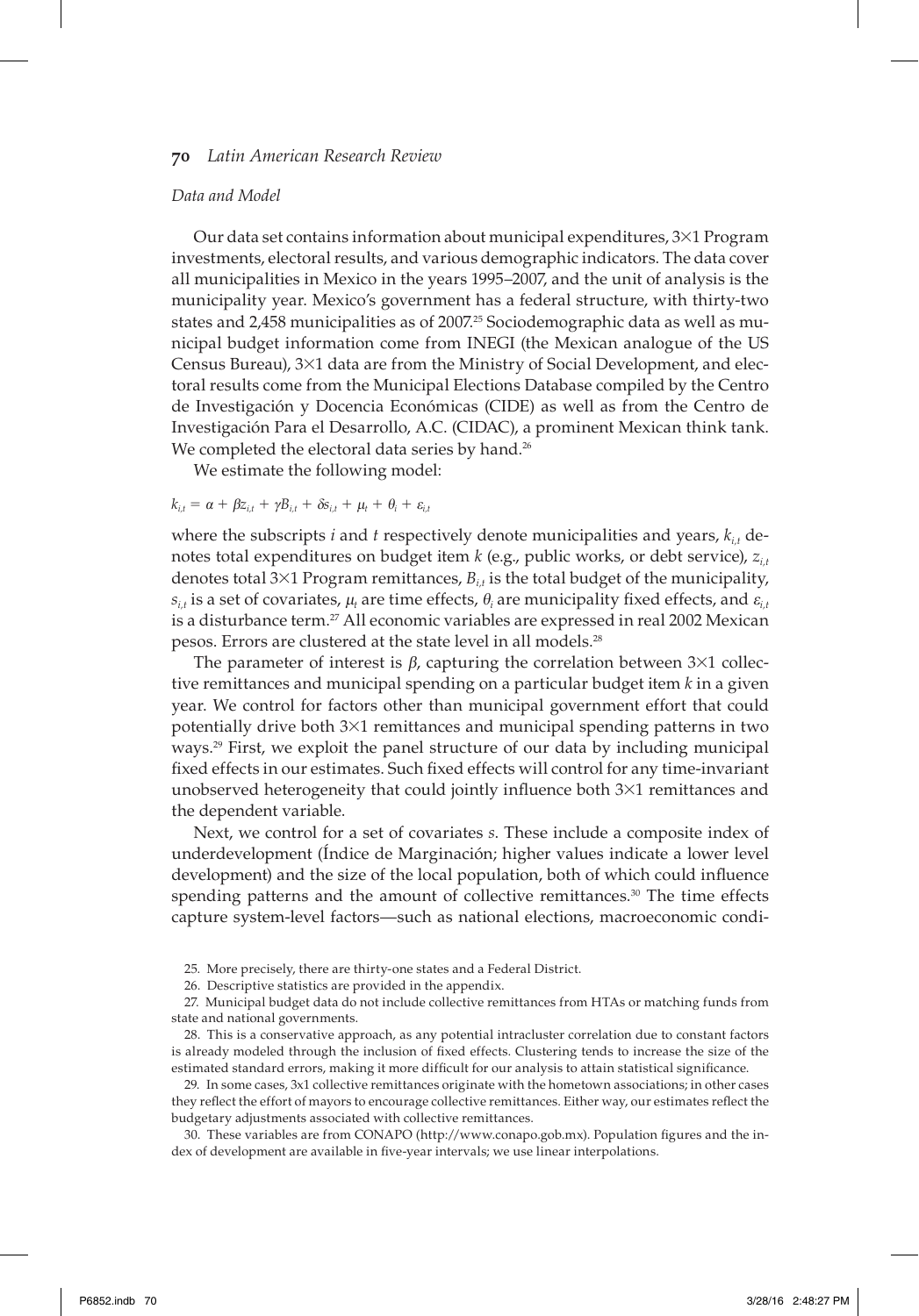tions, and secular changes in decentralization—that could influence local per capita expenditure levels and/or remittances. The size of the budget is likely to influence expenditures on public works and other budget items, and to correlate with migratory intensity (since larger municipalities have both larger budgets and higher average rates of migration), and therefore with the size of remittances. We also include a dummy variable for each of the four states that implemented precursors to the 3×1 Program before 2002 (Guanajuato, Guerrero, Jalisco, and Zacatecas).

We additionally ensure that our results are based on municipalities with and without  $3\times1$  projects that are otherwise comparable. This refinement turns out to be of little consequence, since all our results are the same in the full data set. This is not surprising because most of the data meet the assumption of common support, and because our use of municipality fixed effects implies that our estimates are based on within-municipality longitudinal variation.<sup>31</sup>

## **RESULTS**

Table 2 displays the OLS regression estimates for the main specifications. The dependent variable in model 1 is expenditure on public works. The coefficient on 3×1 remittances means that for every peso of 3×1 collective remittances, municipal expenditures on public works increase by about ninety-two cents on average. In other words, municipalities on average are matching  $3\times1$  projects almost one to one, consistent with the spirit of the program.

Where in the municipal budget does this money come from? In model 2, the dependent variable is debt service. The coefficient on  $3\times1$  remittances suggests that, for every peso of  $3\times1$  collective remittances, more than one-half of the increase in public works spending is financed by reducing debt service. $32$  As mentioned previously, governments are often able to keep the public in the dark concerning governmental debt and finances, and to pass on debt burdens to future administrations. The dependent variable in model 3 is salaries to government employees (labeled "personal services" in the budget data). The coefficient on  $3\times1$  remittances shows that spending on salaries remains virtually unchanged even when public works spending increases to match  $3\times1$  collective remittances.<sup>33</sup> Government employment and salaries are frequently utilized to shore up political support, as discussed earlier. The fact that spending on government salaries remains

31. We use a propensity score to implement common support, using municipality-level data for 1995 (our main analysis begins in 1996) for total municipal government spending, housing, running water, sewerage, population size and its square, and population size in the *cabecera municipal.* This procedure retains over 91 percent of municipalities and attains balance on the aforementioned variables.

32. Some municipalities report debt service expenses only on some of the years covered by our data. In our main results, for such municipalities we impute a value of zero in years with no debt service. The results are practically identical if we treat such observations as missing data.

33. We repeat the analysis for every expenditure category as a dependent variable, but omit the rest of the regressions to keep the table simple. The main expenditure categories reported in the data are: personal services (includes salaries and benefits), materials and supplies, general services (banking and computer-related services, among other things), subsidies and transfers, real estate and other goods (cars, medical equipment, real estate, among other things), public debt, and public works.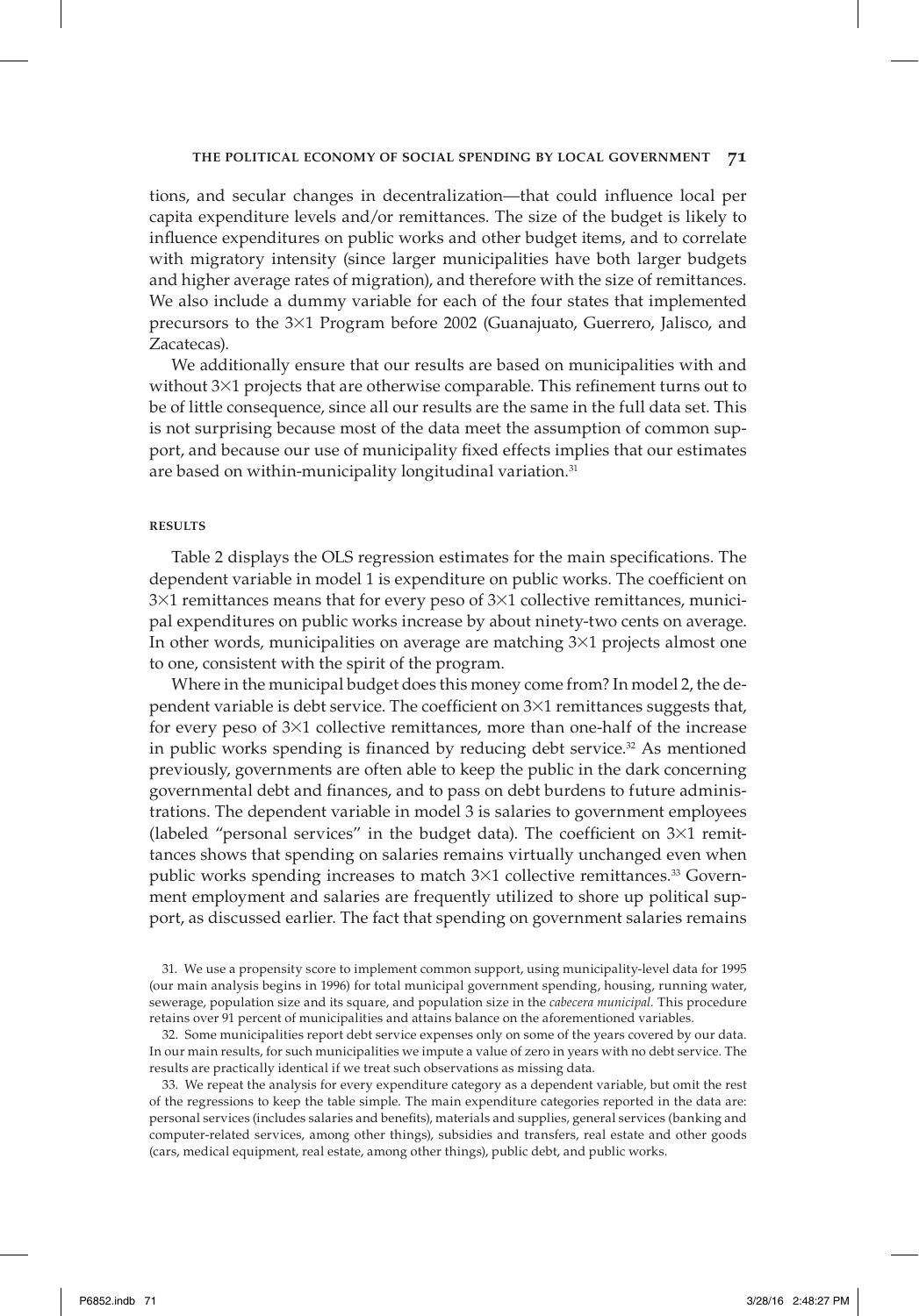| Spending category:         | (1)<br>Public works | (2)<br>Debt | (3)<br>Personal services |
|----------------------------|---------------------|-------------|--------------------------|
| 3×1 remittances            | $0.917**$           | $-0.496**$  | $-0.118$                 |
|                            | (0.358)             | (0.187)     | (0.252)                  |
| Municipal income           | $0.179**$           | $0.128**$   | $0.340**$                |
|                            | (0.035)             | (0.035)     | (0.026)                  |
| Population                 | 315.1               | $-541.5*$   | 207.6                    |
|                            | (223.7)             | (293.3)     | (252.6)                  |
| Index of underdevelopment  | $-3896666.5$        | 1337659.6   | 3532135.9                |
|                            | (3398700.1)         | (1004155.3) | (2355073.6)              |
| Constant                   | $-7735968.9$        | 15727013.7  | $-10260000.0$            |
|                            | (7435298.1)         | (9677804.4) | (8660903.7)              |
| Time dummies               | Y                   | Y           | Y                        |
| Municipality fixed effects | Υ                   | Y           | Υ                        |
| Within-R2                  | 0.612               | 0.401       | 0.872                    |
| Between-R2                 | 0.758               | 0.392       | 0.933                    |
| N                          | 22817               | 23291       | 23389                    |

*Table 2 Municipal spending and 3*×*1 collective remittances*

*Notes:* Robust standard errors clustered by state shown in parentheses below the coefficient estimates.  $*$ p  $<$  .1;  $*$ <sup>\*</sup>p  $<$  .05.

unaffected is consistent with the idea that local governments protect politically sensitive budget items, instead shifting the budgetary burden to those budget items, such as debt, that are not immediately observable by the public.

Of the control variables in models  $1-3$ , only the coefficient on municipal income reaches statistical significance in all three models. The coefficient suggests that wealthier municipalities spend more on public works (irrespective of 3×1 remittances). Population reaches statistical significance only in model 2, and the level of development does not reach statistical significance in any of the three models.34

We next investigate whether electoral motivations influence the timing of  $3\times1$ Program disbursements by local governments. We estimate the association of 3×1 remittances with spending on the different budget categories, for different parts of the electoral cycle. Elections generally take place in July, but budgetary and  $3\times1$ data are reported according to the calendar year. Therefore, 3×1 matching efforts by municipal governments in the twelve months before the election are likely to be reflected in the data for both the preelectoral and the electoral calendar years. Hence if there is an electoral cycle in public works spending for municipalities participating in the 3×1, we expect to observe an increase in the preelection and/ or election years, in comparison with the rest of the years in the cycle.

We augment the model with interaction terms to allow the association between

<sup>34.</sup> All models in table 2 include municipality fixed effects, year fixed effects, and dummy variables for the four states that had implemented precursors to the 3×1 program before 2002. Coefficients for these variables are omitted from the table for reasons of space.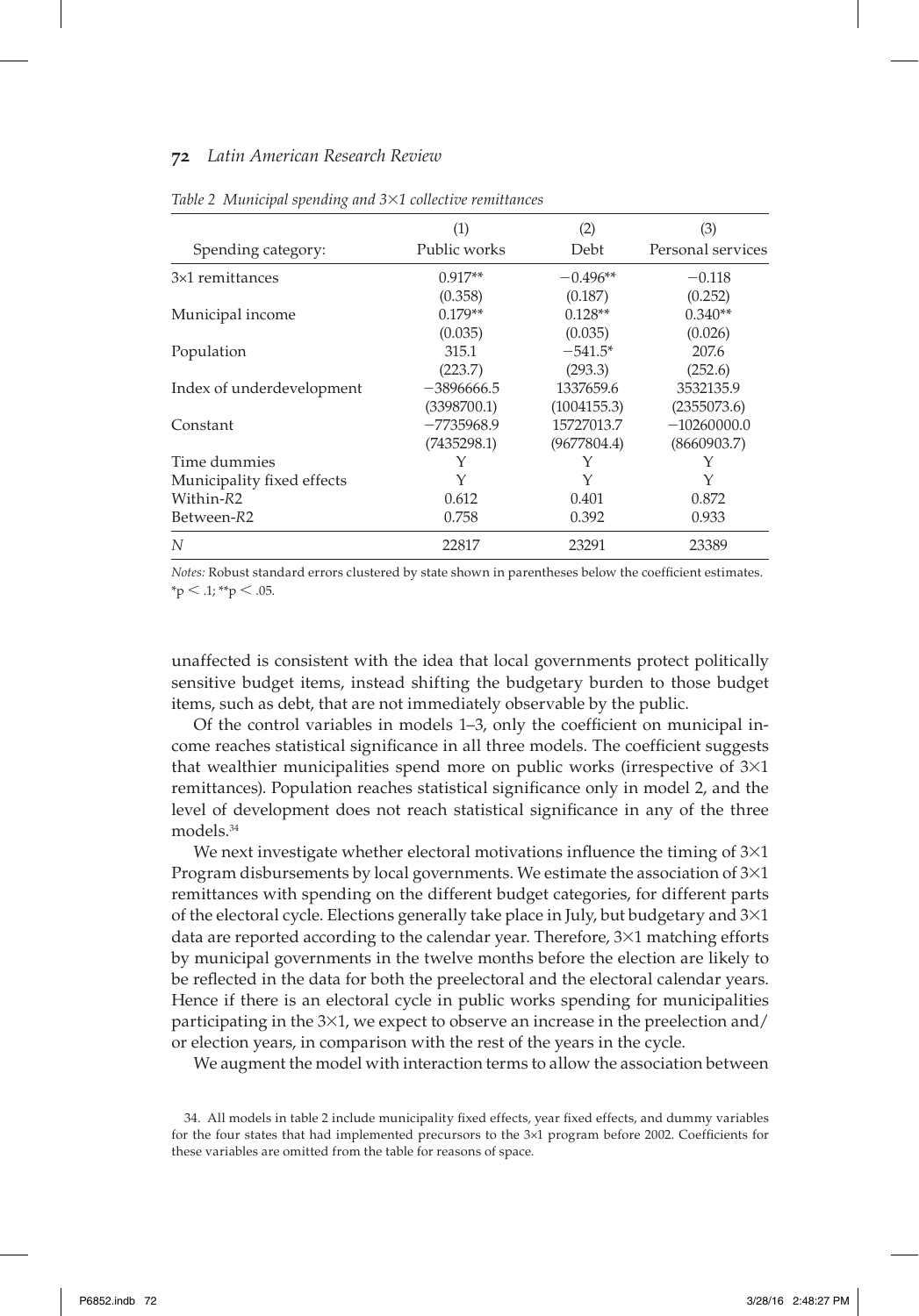3×1 collective remittances and the dependent variable to differ for the preelectoral year, the electoral year, and the intermediate years in the cycle. (Because of municipal-level institutional variation, some electoral cycles in our data are three years long and others are four years long.) As indicated in table 3 (model 1, bottom panel), in the preelectoral and the electoral calendar years, every peso of collective remittances is associated, respectively, with an additional 1.3 and 1.2 pesos of public works spending. $35$  In contrast, in the intermediate years, municipalities with 3×1 projects do not seem to increase their spending on public works (the coefficient on the main effect of collective remittances is .45 and it is not statistically significant). In other words, municipal spending appears to be quite responsive to 3×1 projects in preelection and election years (with a stronger association in preelection years), but less so in intermediate years. Fieldwork by one of the authors in the municipality of Comonfort, Guanajuato, in 2009 suggests that local officials exerted special effort in the preelection and election years in order to implement  $3\times1$  projects throughout the municipality, consistent with our statistical finding. We note that our finding is distinct and independent from the claim that general municipal spending cycles exist. Whether such cycles exist or not, the finding we report here is that the association of municipal public works spending and  $3\times1$ collective remittances is conditional on the electoral cycle.<sup>36</sup> Our analysis, however, also provides evidence of municipal spending cycles, independent of the 3×1 Program. In table 3, model 1, the dummy variables for the preelectoral and electoral years have positive and statistically significant coefficients, indicating that spending on public works in both preelectoral and electoral years is greater than in intermediate years—the omitted reference category. The existence of general electoral cycles in municipal spending is consistent with our finding that spending related to the 3×1 Program cycles with the election calendar.

Could the finding that  $3\times1$  Program spending follows the electoral cycle be due to a "partisan learning" or "initial setup" effect? Suppose, for instance, that it takes time for incoming municipal administrations to learn how to participate in the 3×1 Program, or that it takes time for their participation to be translated into actual public works. These alternative hypotheses could potentially explain our finding that  $3\times1$  public works spending is concentrated in the preelection and election years. We can use our data to distinguish these hypotheses from the hypothesis of purposeful electoral timing by differentiating between instances when the incumbent party is reelected and instances where a new party takes

36. It is in principle possible for infrastructure spending to be invariant through the electoral cycle with respect to 3x1 remittances, and at the same time for total spending on public works to be cyclical, or, conversely, for 3x1-related spending to be cyclical yet for total spending not to vary with the electoral cycle.

<sup>35.</sup> These figures correspond to the sum of the coefficient on 3x1 remittances and, respectively, the interaction terms of 3x1 remittances with the preelectoral and electoral year dummy variables. Both estimates (i.e., the sums of the coefficient on 3x1 remittances and, respectively, the coefficients on each of the interaction terms) are statistically greater than zero. The estimate for preelectoral years is also statistically greater than the reference category (intermediate years), while the estimate for the electoral year is similar to that in the preelectoral year, although somewhat smaller in magnitude and, therefore, slightly less statistically significant (the estimates for preelectoral and electoral years are statistically indistinguishable from each other).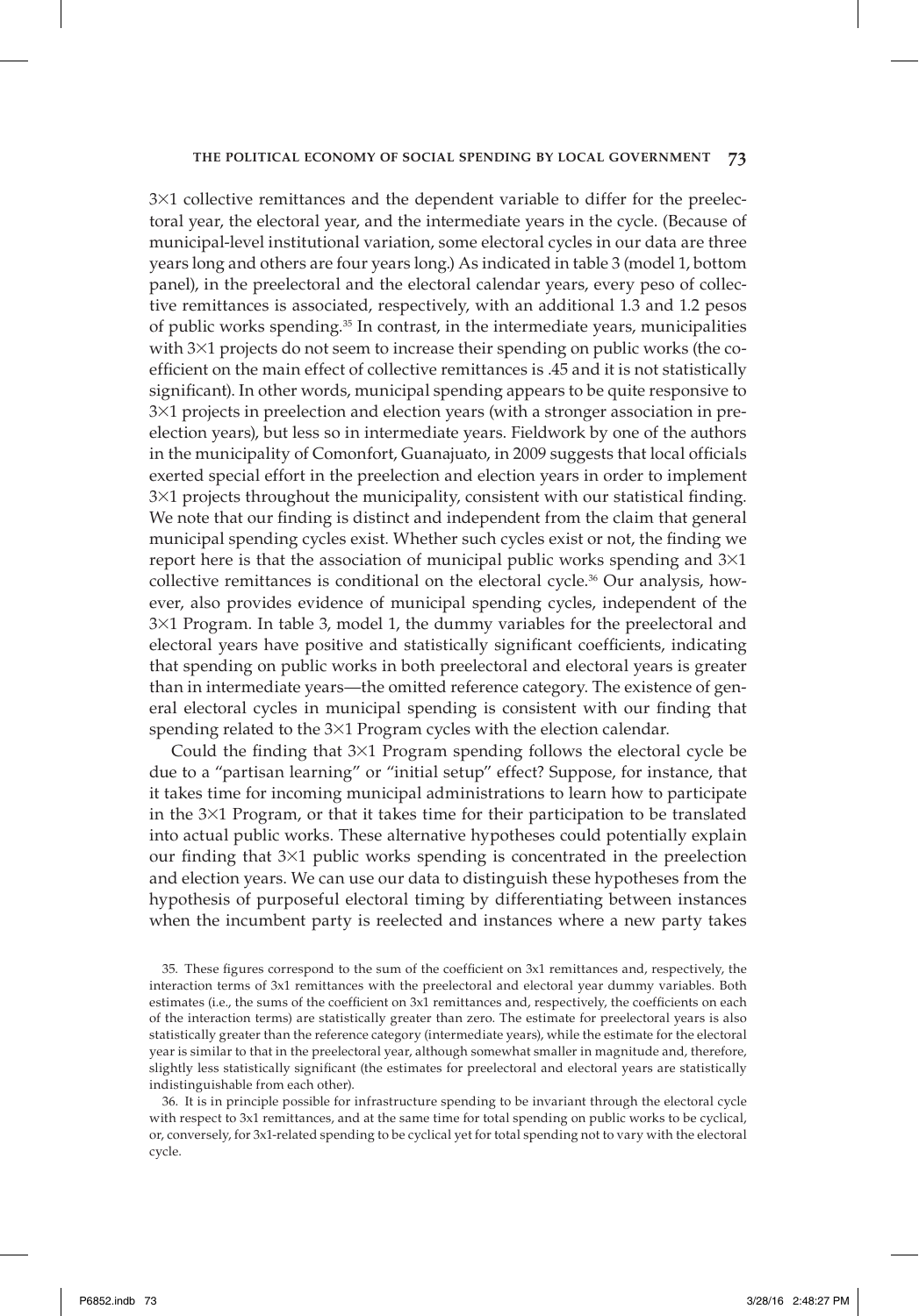| The Statement of the Speciality's continuing to the Statement of the Statement of the Statement of the Statement of the Statement of the Statement of the Statement of the Statement of the Statement of the Statement of the |                          |                                         |                          |                    |                       |                                     |
|-------------------------------------------------------------------------------------------------------------------------------------------------------------------------------------------------------------------------------|--------------------------|-----------------------------------------|--------------------------|--------------------|-----------------------|-------------------------------------|
|                                                                                                                                                                                                                               | $\widehat{\Xi}$          |                                         | $\widehat{\mathfrak{O}}$ |                    | $\odot$               |                                     |
| Analysis:                                                                                                                                                                                                                     | Electoral cycle          |                                         | Electoral cycle          |                    | Shared partisanship   |                                     |
| Municipal income<br>3×1 remittances                                                                                                                                                                                           | $0.179**$<br>0.433       | $(0.464)$<br>$(0.035)$                  | $0.179**$<br>0.451       | (0.035)<br>(0.463) | $0.179**$<br>$0.654*$ | $(0.339)$<br>$(0.036)$<br>$(223.9)$ |
|                                                                                                                                                                                                                               | 315.9                    | (223.4)                                 | 315.9                    | (223.3)            | 314.5                 |                                     |
| Population<br>Index of underdevelopment<br>Year of election                                                                                                                                                                   | 3865064.3<br>2151951.1** | (3366867.3)                             | 3858137.5                | (3386309.7)        | 3853764.3             | 3418347.3)                          |
| 3×1 remittances $\times$ year of election<br>Year before election                                                                                                                                                             | 122450.2**<br>0.743      | $(740184.1)$<br>$(0.552)$<br>(426271.7) |                          |                    |                       |                                     |
| 3×1 remittances × year before<br>election                                                                                                                                                                                     | $0.887**$                | (0.4)                                   |                          |                    |                       |                                     |
| Electoral year (no turnover)                                                                                                                                                                                                  |                          |                                         | 2456262.9**              | (704740.4)         |                       |                                     |
|                                                                                                                                                                                                                               |                          |                                         |                          |                    |                       |                                     |
| 3 $\times$ 1 remittances $\times$ Electoral year<br>(no turnover)                                                                                                                                                             |                          |                                         | 0.605                    | (0.654)            |                       |                                     |
| Electoral year (turnover)                                                                                                                                                                                                     |                          |                                         | 2357874.1**              | (972287.4)         |                       |                                     |
| $3\times1$ remittances $\times$ electoral year<br>(turnover)                                                                                                                                                                  |                          |                                         | 0.816                    | (0.545)            |                       |                                     |
| Preelectoral year (no turnover)                                                                                                                                                                                               |                          |                                         | 1592257.9**              | (407832.9)         |                       |                                     |
| 3×1 remittances × preelectoral<br>year (no turnover)                                                                                                                                                                          |                          |                                         | 0.857                    | (0.515)            |                       |                                     |
| Preelectoral year (turnover)                                                                                                                                                                                                  |                          |                                         | 1227833.2**              | (514792.9)         |                       |                                     |
| $3\times1$ remittances $\times$ preelectoral<br>year (turnover)                                                                                                                                                               |                          |                                         | $0.899**$                | (0.401)            |                       |                                     |
|                                                                                                                                                                                                                               |                          |                                         |                          |                    |                       |                                     |

and shared nartisanshin *Table 3 Municipal spending, electoral cycles, and shared partisanship* Table 3 Municinal spending electoral cucles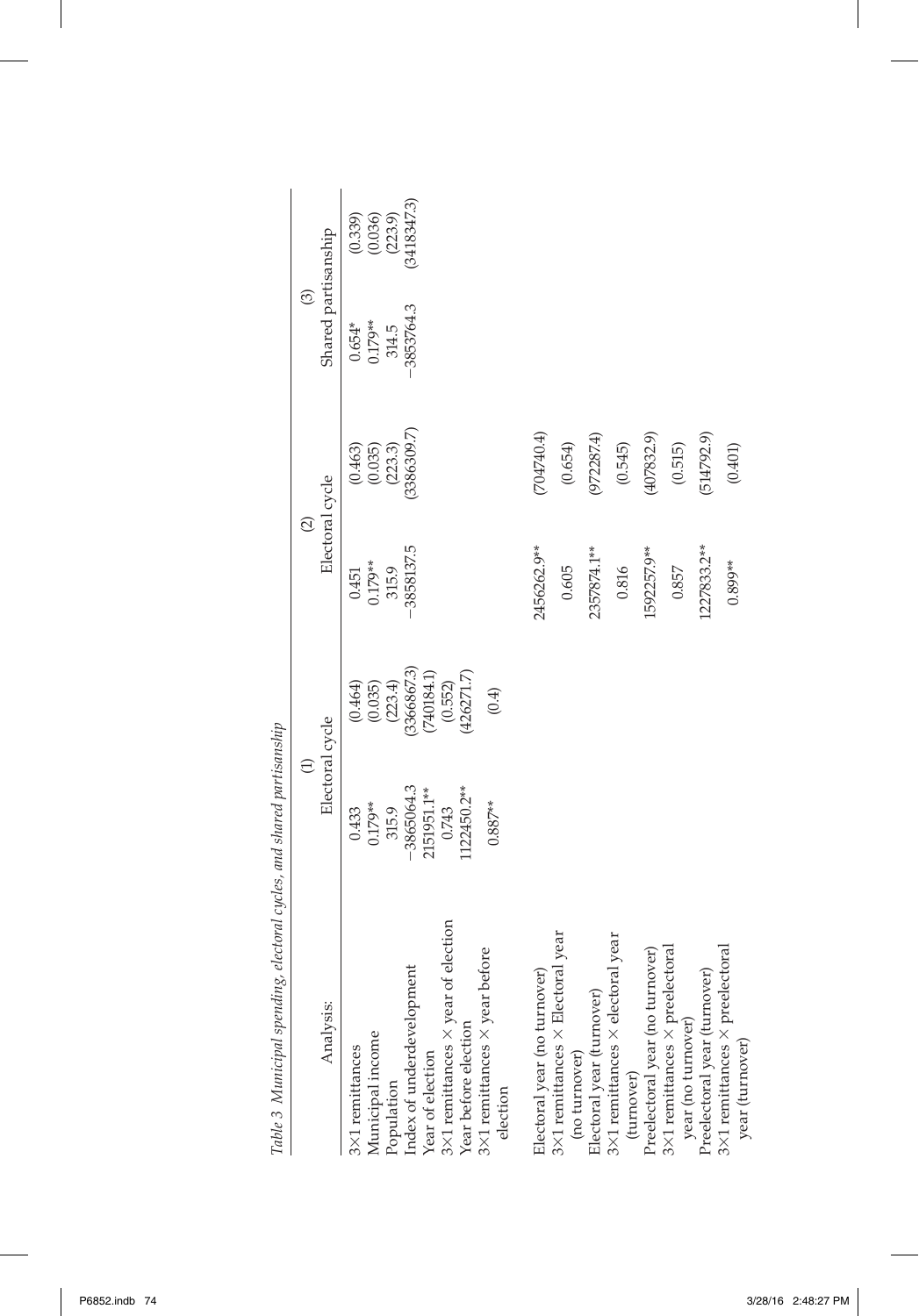| (7548104.4)<br>(0.601)<br>(0.476)<br>(0.541)<br>$-10810000.0$<br>$1.267**$<br>1.308**<br>1.056*<br>22817<br>0.759<br>0.613<br>(7558495.2)<br>$(0.524)$<br>$(0.34)$<br>$-10740000.0$<br>1.321**<br>1.176**<br>22817<br>0.613<br>0.758<br>$\times$<br>$3{\times}1$ + (3 ${\times}1$ ${\times}$ preelectoral year; no<br>$\begin{array}{l} 3{\times}1+({\bf 3} {\times}1 \times {\rm 4etoral\, year})\\ 3{\times}1+({\bf 3} {\times}1 \times {\rm 1peelectoral\, year})\\ 3{\times}1+({\bf 3} {\times}1 \times {\rm 4etoral\, year\, no\end{array}$<br>3×1 remittances × same party<br>turnover)<br>$3\times1+(3\times1\times \text{electoral year} +$<br>Conditional marginal effects:<br>Municipality fixed effects<br>Time dummies<br>turnover)<br>Between-R2<br>Within-R2<br>Constant<br>state |           |  |  | $-196271.6$  | (632186.8)              |
|-------------------------------------------------------------------------------------------------------------------------------------------------------------------------------------------------------------------------------------------------------------------------------------------------------------------------------------------------------------------------------------------------------------------------------------------------------------------------------------------------------------------------------------------------------------------------------------------------------------------------------------------------------------------------------------------------------------------------------------------------------------------------------------------------|-----------|--|--|--------------|-------------------------|
|                                                                                                                                                                                                                                                                                                                                                                                                                                                                                                                                                                                                                                                                                                                                                                                                 |           |  |  | 0.467        |                         |
|                                                                                                                                                                                                                                                                                                                                                                                                                                                                                                                                                                                                                                                                                                                                                                                                 |           |  |  | $-7612775.6$ | $(0.284)$ $(7418760.4)$ |
|                                                                                                                                                                                                                                                                                                                                                                                                                                                                                                                                                                                                                                                                                                                                                                                                 |           |  |  | $\times$     |                         |
|                                                                                                                                                                                                                                                                                                                                                                                                                                                                                                                                                                                                                                                                                                                                                                                                 |           |  |  |              |                         |
|                                                                                                                                                                                                                                                                                                                                                                                                                                                                                                                                                                                                                                                                                                                                                                                                 |           |  |  | 0.612        |                         |
|                                                                                                                                                                                                                                                                                                                                                                                                                                                                                                                                                                                                                                                                                                                                                                                                 |           |  |  | 0.758        |                         |
|                                                                                                                                                                                                                                                                                                                                                                                                                                                                                                                                                                                                                                                                                                                                                                                                 |           |  |  | 22817        |                         |
|                                                                                                                                                                                                                                                                                                                                                                                                                                                                                                                                                                                                                                                                                                                                                                                                 |           |  |  |              |                         |
|                                                                                                                                                                                                                                                                                                                                                                                                                                                                                                                                                                                                                                                                                                                                                                                                 |           |  |  |              |                         |
|                                                                                                                                                                                                                                                                                                                                                                                                                                                                                                                                                                                                                                                                                                                                                                                                 |           |  |  |              |                         |
|                                                                                                                                                                                                                                                                                                                                                                                                                                                                                                                                                                                                                                                                                                                                                                                                 |           |  |  |              |                         |
|                                                                                                                                                                                                                                                                                                                                                                                                                                                                                                                                                                                                                                                                                                                                                                                                 |           |  |  |              |                         |
|                                                                                                                                                                                                                                                                                                                                                                                                                                                                                                                                                                                                                                                                                                                                                                                                 |           |  |  |              |                         |
|                                                                                                                                                                                                                                                                                                                                                                                                                                                                                                                                                                                                                                                                                                                                                                                                 |           |  |  |              |                         |
|                                                                                                                                                                                                                                                                                                                                                                                                                                                                                                                                                                                                                                                                                                                                                                                                 |           |  |  |              |                         |
|                                                                                                                                                                                                                                                                                                                                                                                                                                                                                                                                                                                                                                                                                                                                                                                                 | turnover) |  |  |              |                         |
| (0.337)<br>1.349**<br>$3\times1$ + (3×1 × preelectoral year +                                                                                                                                                                                                                                                                                                                                                                                                                                                                                                                                                                                                                                                                                                                                   |           |  |  |              |                         |
| turnover)                                                                                                                                                                                                                                                                                                                                                                                                                                                                                                                                                                                                                                                                                                                                                                                       |           |  |  |              |                         |
| $3\times1 + (3\times1 \times \text{same party})$                                                                                                                                                                                                                                                                                                                                                                                                                                                                                                                                                                                                                                                                                                                                                |           |  |  | $1.121**$    | (0.412)                 |

is intermediate years in the cycle. ⋋ is intermediate year<br>\*p < .1, \*\*p < .05.  $p < 1; **p < 05.$ 

 $\overline{\phantom{a}}$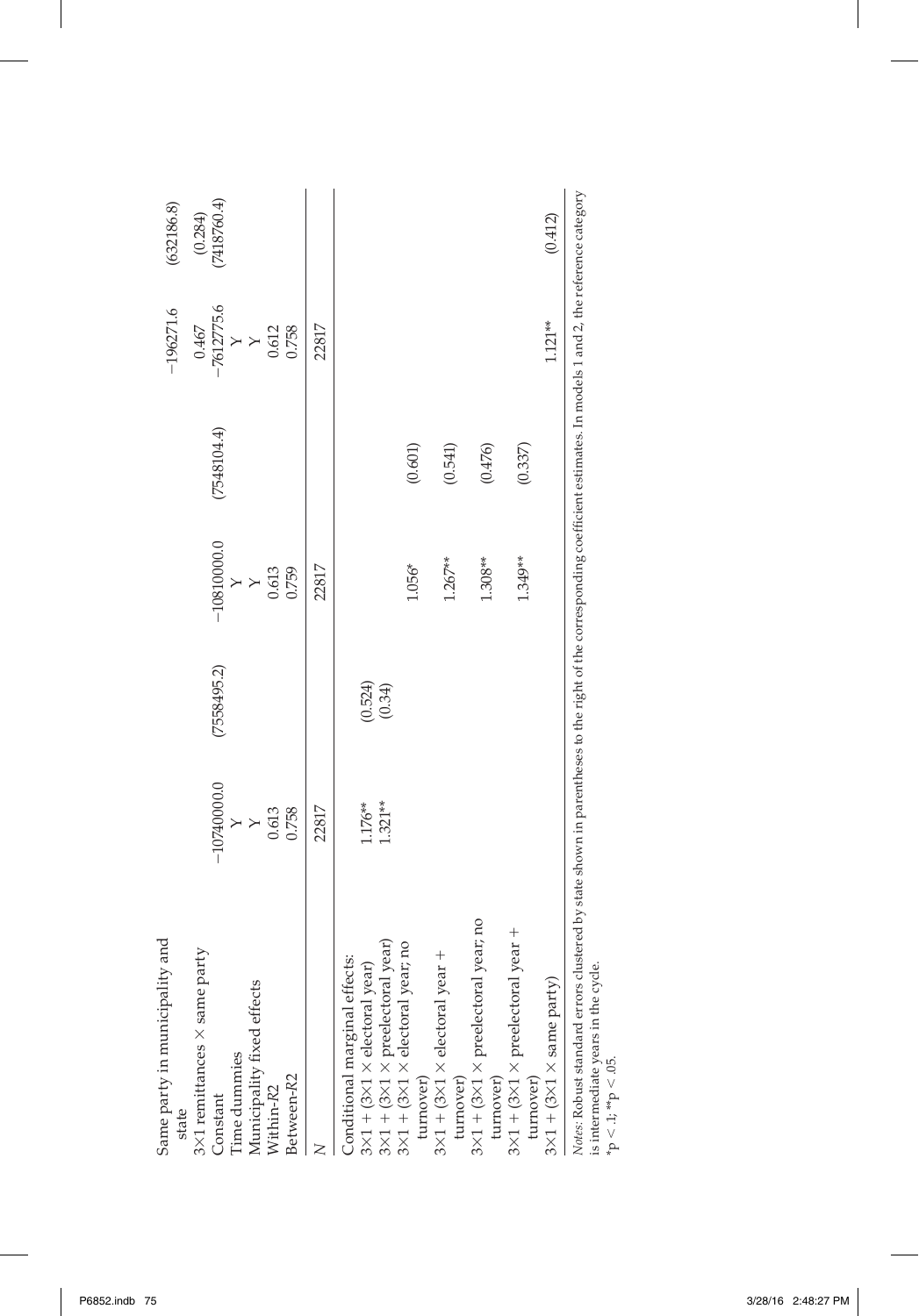office.<sup>37</sup> If the learning or initial setup hypotheses were true, then cycles of the sort we find should be substantially more likely to arise, or to be more pronounced, in cases of partisan turnover. When the same party is reelected, even though the personal identity of the incumbent changes, partisan continuity should either reduce or altogether obviate the need to learn or set up from scratch.<sup>38</sup>

To test for this possibility, we allow the coefficient on  $3\times1$  collective remittances to vary for preelection and election years separately when there is partisan turnover versus when there is no partisan turnover.<sup>39</sup> We find that partisan turnover (or lack thereof) makes little substantive difference. In preelectoral years, with or without turnover,  $3\times1$  collective remittances are associated with greater spending on public works. Respectively, the composite coefficients, reflecting the main effect plus the relevant interaction term, are 1.35 and 1.31 (table 3, model 2, bottom panel).40 The fact that turnover makes little difference is consistent with the political manipulation hypothesis. Nevertheless, the estimate is slightly larger when there is turnover, raising the possibility that there could also be a small partisan learning effect. A similar result obtains for electoral years with and without turnover: the composite coefficients are respectively 1.27 and 1.06 (table 3, model 2, bottom panel).41 Overall, the fact that partisan turnover makes only a small difference in the relationship between participation in  $3\times1$  projects and public works spending is consistent with the hypothesis that the observed temporal patterns are evidence of electoral motives, with learning or setup processes playing at most a secondary role.

As an additional piece of evidence with the potential to help to adjudicate between a political manipulation mechanism and a learning mechanism, it is useful to consider the evidence on spending cycles independent of  $3\times1$  remittances. As

38. Partisan continuity can stem from a variety of sources, including informal bonds between copartisans in and outside formal office, continuity in access to party-based resources and experience, and a greater likelihood of employment by copartisans in subsequent administrations. In the municipality of Tepechitlán, Zacatecas, for example, the director of social services became mayor in a subsequent administration under the same party; and in Colotlán, Jalisco, the same individual served as mayor for two nonconsecutive terms, with the same party. More generally, municipal data for 2004 show that municipal administrations tended to be substantially more experienced in municipal government when there was partisan continuity (authors' calculations based on SEDESOL 2006).

39. We operationalize a term (in municipal office) with partisan turnover as one where a new party comes to power, in comparison with the previous term. A term without partisan turnover is one where the party in office also held office during the previous term.

40. The interaction term of 3x1 remittances with the preelectoral year indicator for the case of partisan turnover is statistically significant at conventional levels, while the equivalent interaction term for the case of no turnover, slightly smaller in magnitude, is just barely below the conventional 0.1 P-value cutoff for statistical significance. However, these two interaction terms are statistically indistinguishable.

41. The interaction terms of 3x1 remittances with the electoral year indicator for the cases of turnover and no turnover are statistically indistinguishable from each other. Neither interaction term reaches conventional levels of statistical significance, but both of the composite coefficients are statistically different from zero, indicating that public works spending is associated with 3x1 remittances both in the presence and in the absence of turnover. This is consistent with the political manipulation hypothesis (as in preelectoral years, the slightly greater magnitude of the association in the case of turnover suggests that some learning might also be at work). In contrast, public works spending in intermediate years is not associated with 3x1 remittances (the coefficient on 3x1 remittances is 0.45 and not statistically significant).

<sup>37.</sup> We thank an anonymous reviewer for this suggestion.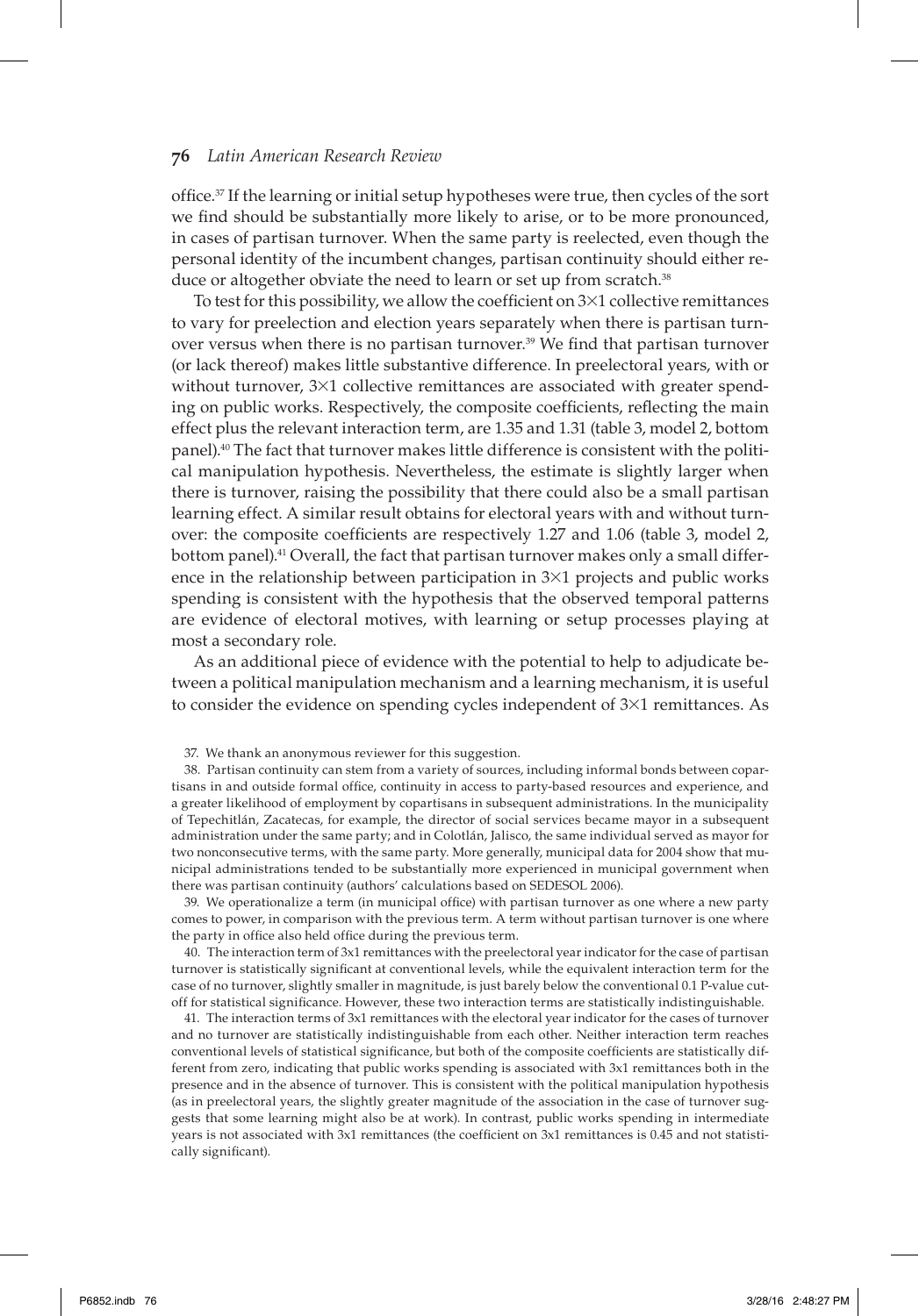mentioned previously, model 1 in table 3 documented the existence of such cycles: that is, higher spending on public works in electoral and preelectoral years, in comparison with intermediate years. Presumably, the motives or mechanisms underlying such cycles are likely to be similar to those that drive cycles in public works spending related to the 3×1 Program. A learning mechanism would predict that general public works spending cycles are steeper in the presence of partisan turnover, while a political manipulation mechanism would predict that partisan turnover should make little difference to the presence and magnitude of such cycles. Our results (table 3, model 2) indicate that such cycles exist and have a similar magnitude either in the presence or in the absence of partisan turnover.<sup>42</sup> This lends additional confidence to our interpretation of the evidence as consistent with the political manipulation hypothesis.

Finally, state-level governments in Mexico are charged with allocating the budget across municipalities. We investigate whether there is bias in such allocations, in relation to municipal spending on public works relating to the 3×1 Program. To this end, we allow the association between  $3\times1$  collective remittances and municipal spending to vary when the partisanship of the municipal and state governments is shared (i.e., when the party in municipal office is the same as the party in state office), versus when it is not (table 3, model 3). The result provides evidence of a partisan bias: for every peso of  $3\times1$  collective remittances, municipal spending on public works is higher by 1.12 pesos under shared partisanship, but only by  $0.65$  pesos when partisanship is not shared.<sup>43</sup> In sum, a municipality's ability to fund its share of 3×1 projects is apparently boosted when there is shared partisanship at the state level of government. Taken together, the empirical findings suggest that municipal spending on  $3\times1$  projects is strongly colored by political-electoral considerations.

#### **CONCLUSIONS**

Motivated by the recognition that local government has become increasingly important, this article set out to investigate the implementation of redistributive spending by that level of government, focusing on the 3×1 Program for Migrants in Mexico. The 3×1 Program provides a window into the logic of municipal spending because municipalities play a central role in its implementation. We investigated how municipal governments adjust their budgets and time their disbursements when participating in  $3\times1$  Program projects. Our findings strongly suggest that municipal governments prioritize their own electoral interests.

Multiple pieces of evidence support this proposition. First, when matching 3×1 remittances, local governments protect politically sensitive budget categories (specifically, personnel salaries), instead opting to reduce debt service, a less visi-

<sup>42.</sup> The indicator variables for an electoral year, with and without turnover, are statistically greater than for intermediate years (the reference category), but not statistically different from each other. The same is true for preelectoral years.

<sup>43.</sup> While the magnitude of the point estimates differs substantially, the difference between them is estimated somewhat imprecisely (the interaction term has a P-value of 0.11, close to conventional levels of statistical significance).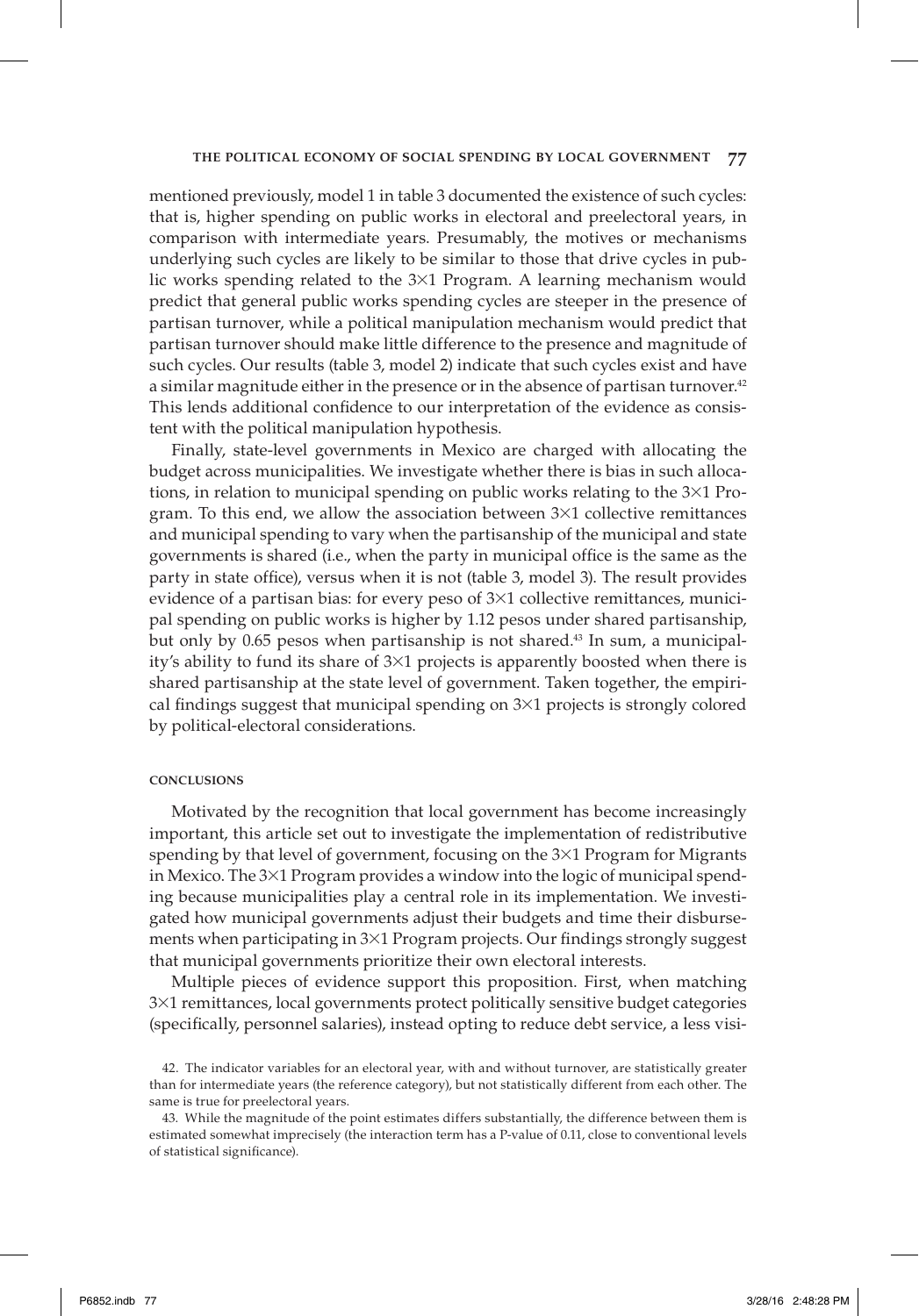ble budget category. Second, local governments time their 3×1 Program disbursements to the electoral cycle, increasing such disbursements as elections approach and decreasing them after elections. Third, local governments run by the same party as the state government appear to receive special help: they increase public works spending in closer proportion to their share of  $3\times1$  projects than local governments run by parties other than the state party. The results are in line with our fieldwork and interviews, which suggest that municipal expenditures relating to the 3×1 Program have substantial political and electoral importance at the local level. Local governments utilize such projects as opportunities to claim credit, and they time projects strategically with attention to the electoral cycle.<sup>44</sup>

We emphasize that our results do not constitute an indictment of the  $3\times1$  Program. The fact that 3×1 Program spending is manipulated for electoral ends introduces certain distortions and biases that could potentially diminish the program's ability to accomplish some of its goals (in comparison to an ideal scenario with no distortions), but this fact does not necessarily render the program useless or harmful. The expanded availability of resources for public works, stemming from the contributions of migrants and from the state and national levels of government, may be quite beneficial for the recipient municipalities even in the presence of political or electoral manipulation of the program. For example, prior research on the  $3\times1$  Program has found that the provision of drainage, sanitation, and water improves in participating municipalities, and that transnational public-private partnerships help to scale up local democratic participation under certain conditions (Duquette-Rury 2014; Duquette 2011).

Nevertheless, beyond the Mexican case and the 3×1 Program, we believe that the politicization of social spending by local governments—an instance of which we have documented in this article—does have important undesirable aspects from a normative perspective. Long-term development goals can hardly be pursued when investment projects are tightly subject to the calendar of local elections. Similarly, when spending decisions are made on the basis of partisan considerations, citizens living in localities being ruled by a different party from the one ruling higher levels of government are unfairly deprived of resources that can be of critical importance at the local level. Finally, protecting salaries and patronage at the expense of less visible budget items such as debt may produce important political dividends over the short run, but it can also have dire consequences for the sustainability of local finances over the long haul.

Our results also suggest that the increasing importance of local government can have implications for theories of redistributive politics. Such theories tend to abstract away from the incentives of local government, emphasizing instead higher levels of government, such as the state or national level, as the locus of

<sup>44.</sup> For example, in a public 3x1 ceremony in the municipality of Comonfort in the state of Guanajuato in 2009, while a representative of the national SEDESOL (Ministry of Social Development) addressed the crowd, a resident and PAN partisan made the point of asking, rhetorically: "And which party is responsible for this project and the creation of this program?" When the SEDESOL representative tried to answer, the resident said: "No, we know, it is the PAN that we owe the thanks for this attention" (ceremony attended by one of the authors in July of 2009).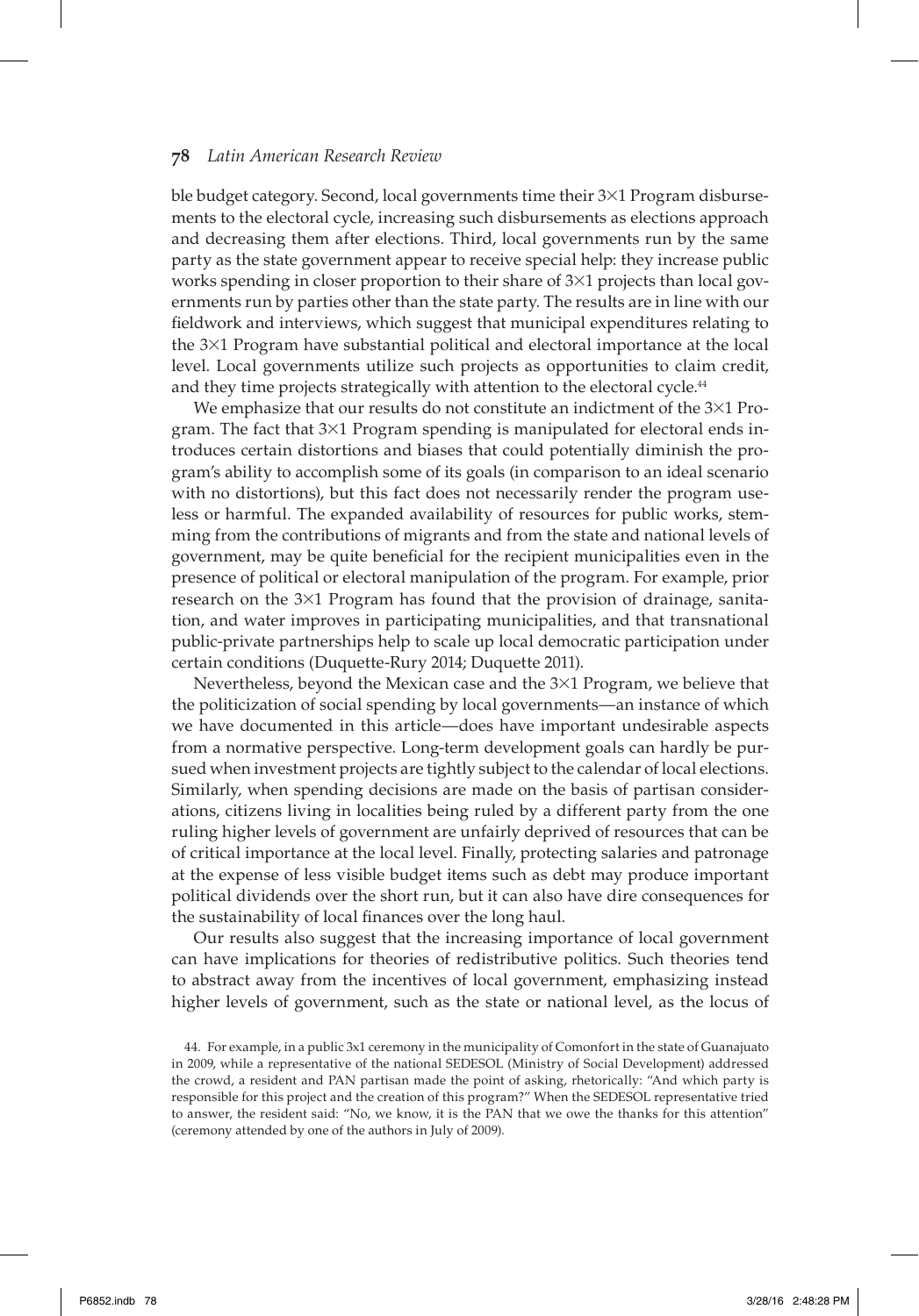decisions about the targeting of resources for electoral purposes. But insofar as the incentives of local politicians diverge from those of politicians at higher levels of government, targeting strategies—for example, the decision to target core supporters, whose partisan preferences are already favorable to the party, versus swing voters, whose partisan preferences are susceptible to influence—may not be implemented as planned. We emphasize two crucial facts that are often missed in discussion of redistributive spending. First, local politicians are often responsible for the way in which national or state resources are actually spent. Furthermore, strategic considerations (e.g., of an electoral nature) can shape the behavior of local politicians in ways that need not conform to the goals of higher levels of government. To the extent that this is true, we see existing accounts of redistributive spending as potentially incomplete in cases similar to the one studied in this article—local governments with discretion over resource allocation and facing vigorous local-level political competition. If the contemporary trend toward fiscal and political decentralization continues, it is incumbent upon researchers and policy makers to further investigate the incentives of local politicians and the methods through which they are able to manipulate national or state-level social spending for political gain.

| Variable                  | Mean       | Std. Dev.   | Min.     | Max.       | N     |
|---------------------------|------------|-------------|----------|------------|-------|
| Public works              | 13630221.7 | 43279510.3  | 45.09    | 1109130368 | 25141 |
| Debt                      | 2127390.2  | 22400907.1  | $\Omega$ | 2354392064 | 28776 |
| Personal services         | 16759693.4 | 69773412.3  | 25.4     | 2516671744 | 25811 |
| $3\times1$ remittances    | 153840.7   | 860248.8    | $\Omega$ | 32622738   | 29268 |
| Municipal income          | 51700992.8 | 187861701.5 | 23784.8  | 6409168384 | 25997 |
| Population                | 37101.6    | 109945.1    | $\Omega$ | 1714482.4  | 29268 |
| Index of underdevelopment | 0.009      | 0.986       | $-2.35$  | 4.49       | 29079 |

## APPENDIX: DESCRIPTIVE STATISTICS

### REFERENCES

Adida, Claire, and Desha Girod

2011 "Do Migrants Improve Their Hometowns? Remittances and Access to Public Services in Mexico, 1995–2000." *Comparative Political Studies* 44 (1): 3–27.

- 2002 "Do Local Officials Know Something We Don't? Decentralization of Targeted Transfers in Albania." *Journal of Public Economics* 83 (3): 374–404.
- Aparicio, Francisco Javier, and Covadonga Meseguer
- 2012 "Collective Remittances and the State: The 3×1 Program in Mexican Municipalities." *World Development* 40 (1): 206–222.
- Bardhan, Pranab, and Dilip Mookherjee
- 2006 *Decentralization and Local Governance in Developing Countries.* Cambridge, MA: MIT Press.
- Beauchemin, Chris, and Bruno Schoumaker
- 2009 "Are Migrant Associations Actors in Local Development? A National Event- History Analysis in Rural Burkina Faso." *World Development* 37 (12): 1897–1913.

Alderman, Harold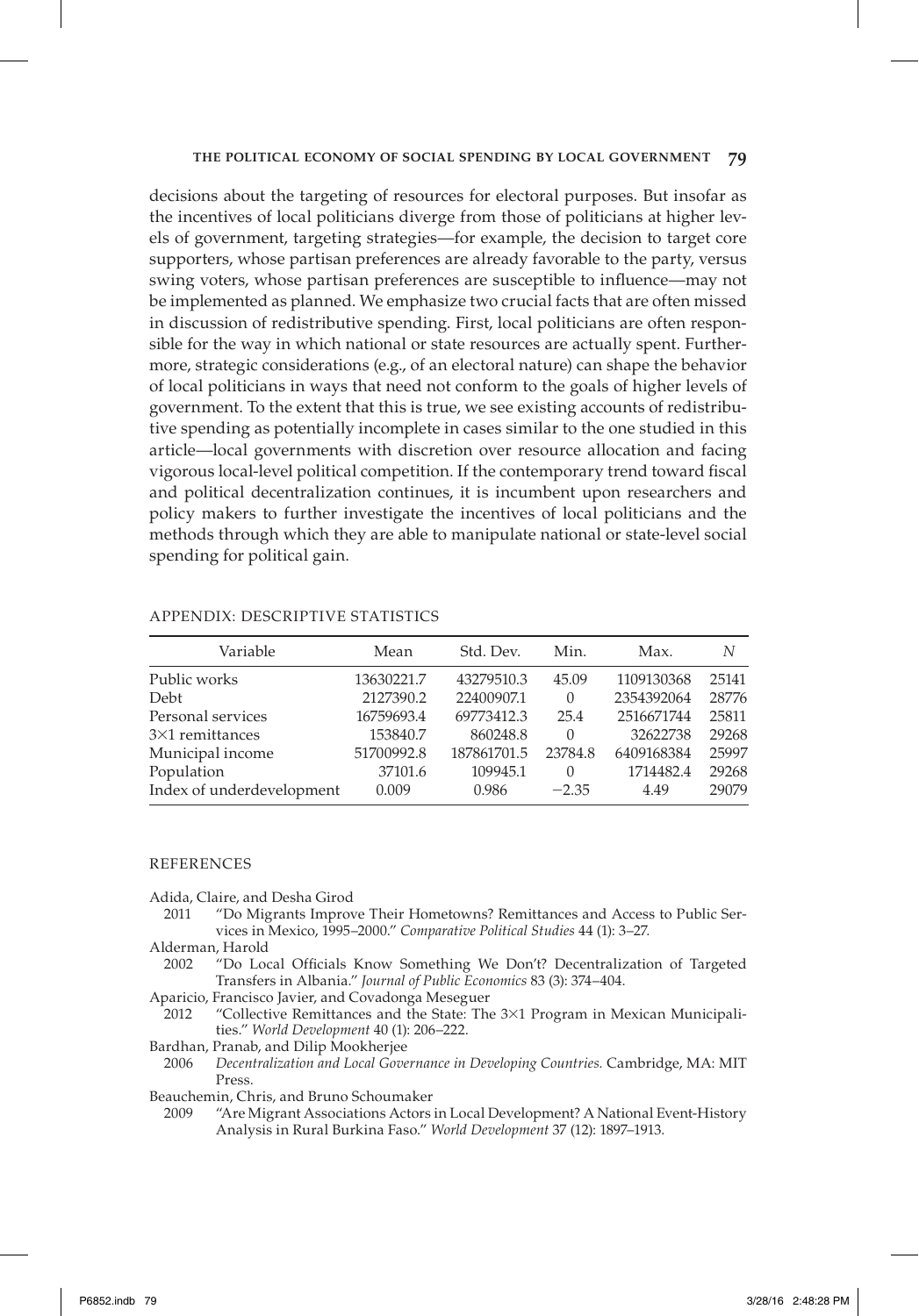Brender, Adi, and Allan Drazen

2008 "How Do Budget Defi cits and Economic Growth Affect Reelection Prospects? Evidence from a Large Panel of Countries." *American Economic Review* 98 (5): 2203–2220.

Burgess, Katrina<br>2005 **"Migra** 

- "Migrant Philanthropy and Local Governance in Mexico." In *New Patterns for Mexico: Observations on Remittances, Philanthropic Giving, and Equitable Development,* edited by Barbara J. Merz, 125–156*.* Cambridge, MA: Harvard University Press.
- 2012 "Collective Remittances and Migrant-State Collaboration in Mexico and El Salvador." *Latin American Politics and Society* 54 (4): 119–146.

Cornelius, Wayne

- 1999 "Subnational Politics and Democratization: Tensions between Center and Periphery in the Mexican Political System." In *Subnational Politics and Democratization in Mexico,* edited by Wayne Cornelius, Todd A. Eisenstadt, and Jane Hindley, 3–18. Boulder, CO: Lynne Rienner.
- Cox, Gary W., and Mathew D. McCubbins

1986 "Electoral Politics as a Redistributive Game." *Journal of Politics* 48 (2): 370–389. Dahlberg, Matz, and Eva Johansson

2002 "On the Vote-Purchasing Behavior of Incumbent Governments." *American Political Science Review* 96 (1): 27–40.

De la O, Ana

- 2013 "Do Conditional Cash Transfers Affect Electoral Behavior? Evidence from a Randomized Experiment in Mexico." *American Journal of Political Science* 57 (1): 1–14.
- Dixit, Avinash, and John Londregan
- 1996 "The Determinants of Success of Special Interests in Redistributive Politics." *Journal of Politics* 58 (4): 1132–1155.
- Dresser, Denise
	- 1991 "Neopopulist Solutions to Neoliberal Problems: Mexico's National Solidarity Program." Current Issue Brief 3, Center for U.S.-Mexican Studies, University of California, San Diego.

Duquette, Lauren

2011 "Making Democracy Work from Abroad: Remittances, Hometown Associations and Migrant-State Coproduction of Public Goods in Mexico." PhD diss., University of Chicago.

Duquette-Rury, Lauren

2014 "Collective Remittances and Transnational Coproduction: The 3×1 Program for Migrants and Household Access to Public Goods in Mexico." *Studies in Comparative International Development* 49 (1): 112–139.

Falleti, Tulia

- 2005 "A Sequential Theory of Decentralization: Latin American Cases in Comparative Perspective." *American Political Science Review* 99 (3): 327–346.
- Farrington, John, and Rachel Slater
	- 2006 "Introduction: Cash Transfers: Panacea for Poverty Reduction or Money Down the Drain." *Development Policy Review* 24 (5): 499–511.

Finan, Frederico

- "Political Patronage and Local Development: A Brazilian Case Study." Unpublished manuscript, University of California at Berkeley.
- Galasso, Emanuela, and Martin Ravallion
- 2005 "Decentralized Targeting of an Anti-Poverty Program." *Journal of Public Economics* 89 (4): 705–727.

Galatowitsch, Diane

2009 "Co-development in Mali: A Case Study of a Development Phenomenon Exploited by Immigration Policy." Paper No. 737, ISP Collection, SIT Graduate Institute. http://digitalcollections.sit.edu/isp\_collection/737.

Gammage, Sarah

2006 "Exporting People and Recruiting Remittances: A Development Strategy for El Salvador?" *Latin American Perspectives,* no. 151, vol. 33 (6): 75–100.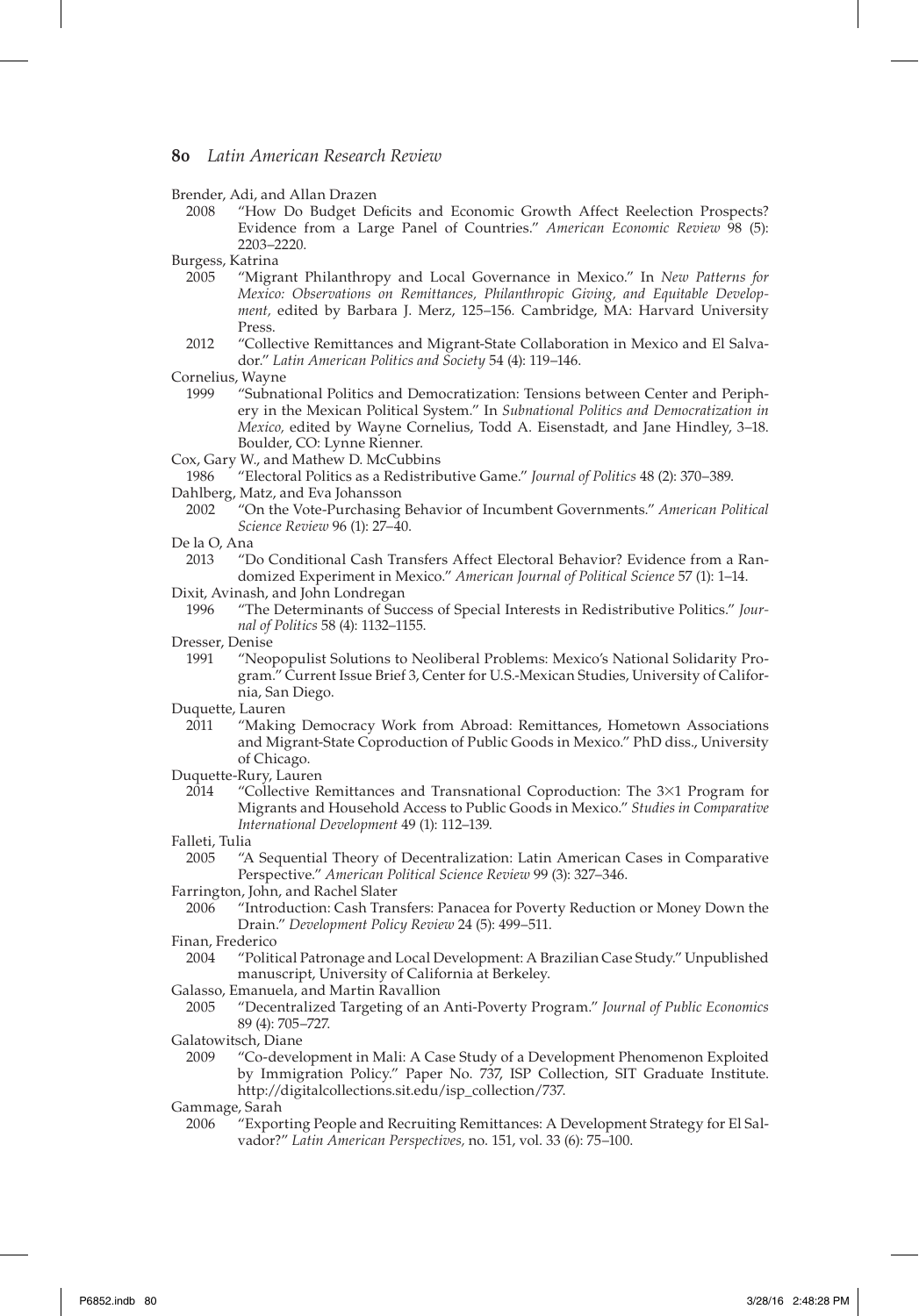García Zamora, Rodolfo

- 2005 "Collective Remittances and the 3×1 Program as a Transnational Learning Social Process." Background paper for seminar Mexican Migrant Social and Civic Participation in the United States, Woodrow Wilson International Center for Scholars, translated by Patricia Rosas.
- 2007 "El Programa Tres por Uno de remesas colectivas en México: Lecciones y desafíos." *Migraciones Internacionales* 4 (1): 165–172.
- Gibson, Edward
- 2013 *Boundary Control: Subnational Authoritarianism in Federal Democracies.* New York: Cambridge University Press.
- Grossman, Gene, and Elhanan Helpman
	- 1996 "Electoral Competition and Special Interest Politics." *Review of Economic Studies* 63 (2): 265–286.
- Hall, Anthony<br>2006 "Fro
	- "From Fome Zero to Bolsa Família: Social Policies and Poverty Alleviation under Lula." *Journal of Latin American Studies* 38 (4): 689–709.
- Handa, Sudhanshu, and Benjamin Davis
	- 2006 "The Experience of Conditional Cash Transfers in Latin America and the Caribbean." *Development Policy Review* 24 (5): 513–536.
- Iskander, Natasha
- 2010 *Creative State: Forty Years of Migration and Development Policy in Morocco and Mexico.* Ithaca, NY: Cornell University Press / ILR Press.
- Khoudour-Castéras, David
- 2007 "International Migration and Development: The Socioeconomic Impact of Remittances in Colombia." *CEPAL Review* 92:143–161.
- Kyle, Chris, and William Yaworsky
- 2008 "Mexican Justice: Codified Law, Patronage, and the Regulation of Social Affairs in Guerrero, Mexico." *Journal of Anthropological Research* 64 (1): 67–90.
- Levy, Santiago
	- 2006 *Progress against Poverty: Sustaining Mexico's Progresa-Oportunidades Program.* Washington DC: Brookings Institution Press.
- Lindbeck, Assar, and Jörgen W. Weibull
	- 1987 "Balanced-Budget Redistribution as the Outcome of Political Competition." *Public Choice* 52 (3): 273–297.
- Lodge, Milton, Marco Steenbergen, and Shawn Brau
	- 1995 "The Responsive Voter: Campaign Information and the Dynamics of Candidate Evaluation." *American Political Science Review* 89 (2): 309–326.
- Merino, Mauricio
- 2006 "La profesionalización municipal en México." CIDE Working Paper no. 182, June. Mexico City: Centro de Investigación y Docencia Económica.
- Meseguer, Covadonga, and Javier Aparicio
- 2012 "Supply or Demand? Migration and Political Manipulation in Mexico." *Studies in Comparative International Development* 47 (4): 411–440.
- Molinar, Juan, and Jeffrey Weldon
- 1994 "Electoral Determinants and Consequences of National Solidarity." In *Transforming State-Society Relations in Mexico,* edited by Wayne Cornelius, Ann Craig, and Jonathan Fox, 123–141. Boulder, CO: Lynne Rienner.
- Mouriuen, Poul Erik
- 1989 "The Local Political Business Cycle." *Scandinavian Political Studies* 12 (1): 37–55.

O'Neill, Kathleen

2005 *Decentralizing the State: Elections, Parties, and Local Power in the Andes.* New York: Cambridge University Press.

Oxhorn, Philip

2005 "Unraveling the Puzzle of Decentralization." In *Decentralization, Democratic Governance, and Civil Society in Comparative Perspective: Africa, Asia, and Latin America,* edited by Philip Oxhorn, Joseph S. Tulchin, and Andrew D. Seele, 3–32. Baltimore: Johns Hopkins University Press.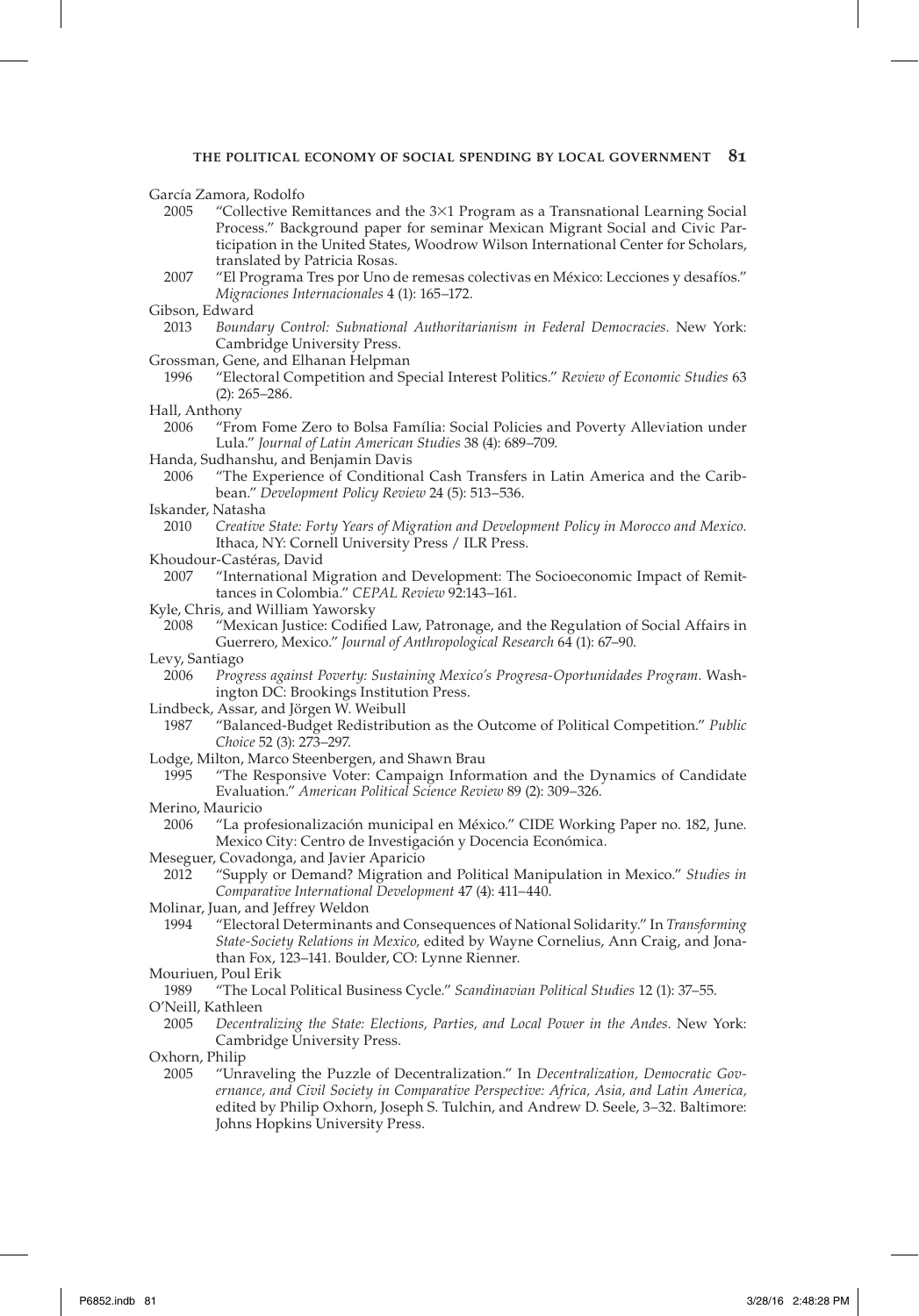Panizzon, Marion

- 2011 "France's Codevelopment Program: Financial and Fiscal Incentives to Promote Diaspora Entrepreneurship and Transfers." In *Diaspora for Development in Africa,* edited by Sonia Plaza and Dilip Ratha, chapter 7. Washington, DC: World Bank.
- Portes, Alejandro, Cristina Escobar, and Alexandria Walton Radford
- 2007 "Immigrant Transnational Organizations and Development: A Comparative Study." *International Migration Review* 41 (1): 242–281.
- Pritchett, Lant
- 2005 "A Lecture on the Political Economy of Targeted Safety Nets." Social Protection Discussion Paper no. 0501, January. Washington, DC: World Bank.
- Ravallion, Martin
	- 2003 "Targeted Transfers in Poor Countries: Revisiting the Trade-Offs and Policy Options." World Bank Policy Research Working Paper no. 3048, May. Washington, DC: World Bank.
- Rawlings, Laura B., and Gloria M. Rubio
- 2005 "Evaluating the Impact of Conditional Cash Transfer Programs." *World Bank Research Observer* 20:29–55.
- Rocha Menocal, Alina
	- 2001 "Do Old Habits Die Hard? A Statistical Exploration of the Politicisation of Progresa, Mexico's Latest Federal Poverty-Alleviation Programme, under the Zedillo Administration." *Journal of Latin American Studies* 33 (3): 513–538.
	- 2005 "Less Political and More Pro-Poor? The Evolution of Social Welfare Spending in Mexico in a Context of Democratisation and Decentralization." *Nord-Süd Aktuell* 3/4.
	- 2007 "Programa 3×1 para migrantes." Report prepared for EuroSocial, Social Cohesion Practical Experiences and Initiatives.
- Rodden, Jonathan A.
	- 2006 *Hamilton's Paradox: The Promise and Peril of Fiscal Federalism.* New York: Cambridge University Press.
- Rodríguez, Victoria
	- 1997 *Decentralization in Mexico: From Reforma Municipal to Solidaridad to Nuevo Federalismo.* Boulder, CO: Westview Press.
- Schady, Norbert
	- 2000 "The Political Economy of Expenditures by the Peruvian Social Fund (FONCODES), 1991–95." *American Political Science Review* 94 (2): 289–304.
- SEDESOL (Secretaría de Desarrollo Social)
	- 2006 *Encuesta Nacional de Gobiernos Municipales.* Distributed by BIIACS (Banco de Información para la Investigación Aplicada en Ciencias Sociales: Centro de Investigación y Docencia Económicas). http://hdl.handle.net/10089/16333.
	- 2008a "Acuerdo por el que se modifican las Reglas de Operación del Programa  $3\times1$  para Migrantes, para el Ejercicio Fiscal 2009." *Diario Ofi cial de la Federación,* Tuesday, December 23.
	- 2008b "Programa 3×1 para migrantes." http://www.microrregiones.gob.mx/doctos/3×1 /SEDESOL3×1.pdf.
- 2010 "Acuerdo por el que se emiten las Reglas de Operación del Programa de Desarrollo Humano Oportunidades." Diario Oficial de la Federación, Tuesday, December 29.

2001 *Politics after Neoliberalism: Reregulation in Mexico.* Cambridge: Cambridge University Press.

Treisman, Daniel

2007 *The Architecture of Government: Rethinking Political Decentralization.* New York: Cambridge University Press.

Tucker, Jennifer

- 2010 "Are Mexico's Conditional Cash Transfers Missing the Target?" *PolicyMatters* 7 (2): 4–9.
- Veiga, Linda Gonçalves, and Francisco José Veiga
- 2007 "Political Business Cycles at the Municipal Level." *Public Choice* 131 (1–2): 45–64.

Snyder, Richard